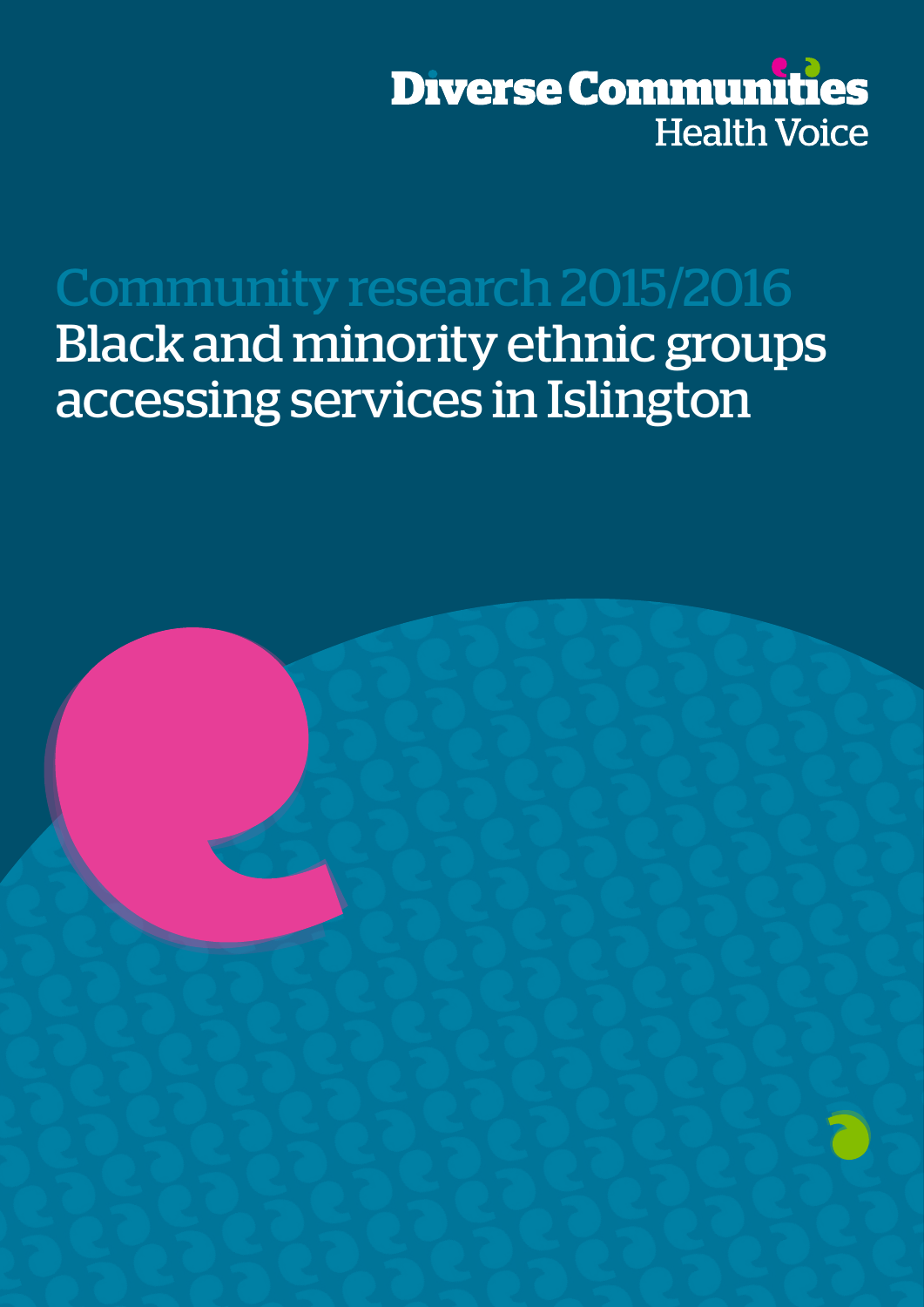| <b>Diverse Communities Health Voice</b>                                                                                                                          | <b>Contents</b>              |    |
|------------------------------------------------------------------------------------------------------------------------------------------------------------------|------------------------------|----|
| Diverse Communities Health Voice is a consortium<br>of 10 Islington based organisations. The partners                                                            | <b>Introduction</b>          | 3  |
| have many years of experience of advocating for<br>clients and navigating them through health and social                                                         | <b>Methodology</b>           | 4  |
| care services. Partners have a strong knowledge<br>of how services work in practice, as well as a sound<br>understanding of commissioning processes.             | <b>Hospital Appointments</b> | 6  |
|                                                                                                                                                                  | <b>Primary Care</b>          | 17 |
| The partners:<br><b>Arachne Greek Cypriot Women's Group</b><br><b>Community Language Support Services</b>                                                        | <b>Taking care of health</b> | 26 |
| <b>Eritrean Community UK</b><br>$\blacktriangleright$<br><b>IMECE Women's Centre</b><br>D.<br><b>Islington Bangladesh Association</b><br>$\blacktriangleright$ . | <b>Recommendations</b>       | 37 |
| <b>Islington Somali Community</b><br>Y.                                                                                                                          |                              |    |
| <b>Jannaty</b><br>$\blacktriangleright$<br>Kurdish and Middle Eastern Women's Organisation<br>Þ.<br>Latin American Women's Rights Service                        |                              |    |
| Healthwatch Islington (consortium coordinator)                                                                                                                   |                              |    |

www.healthwatchislington.co.uk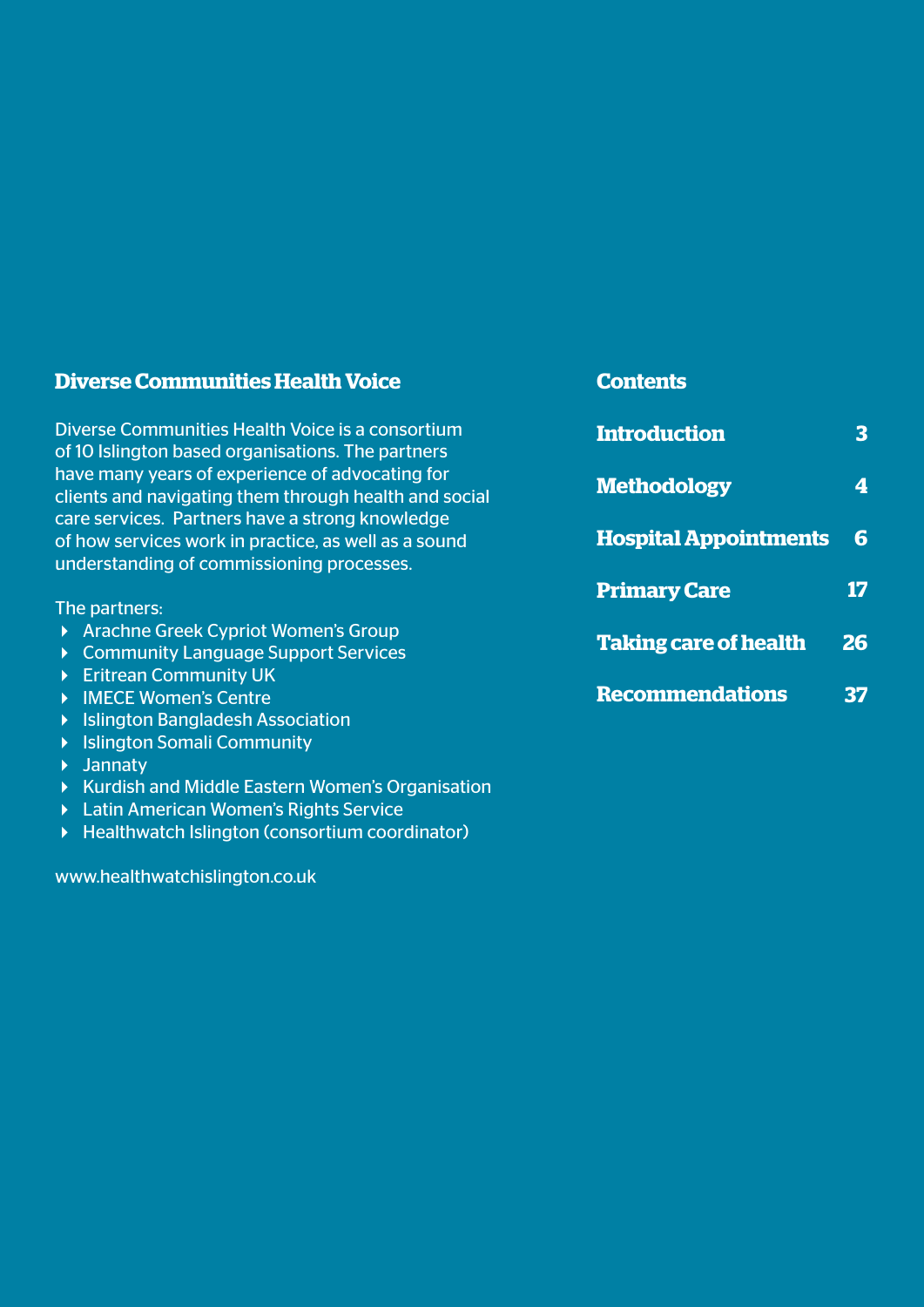# **Introduction**

Diverse Communities Health Voice is a consortium of 10 Islington based organisations. The consortium works to get the voices of some of the most marginalised members of society heard by mainstream agencies. Islington Clinical Commissioning Group (CCG) asked the consortium to carry out community engagement work in 2015/16. This report shares the findings of that work. Healthwatch Islington will use its seat on the CCG Patient and Public Participation committee to ensure that the findings inform commissioning plans in 2016/17 and beyond.

The partner organisations have worked with Healthwatch Islington on previous projects. They were actively seeking opportunities to be commissioned to deliver work to improve health outcomes for the communities they serve. Healthwatch Islington saw this research as an opportunity to act as a conduit and facilitate this process.

This project has provided a platform for all participating organisations to learn and develop. Those partners that had not previously been commissioned to deliver work to improve health outcomes are now much better placed to apply for future commissioning opportunities.

All partners in the consortium have been driven by a commitment to use this consultation and research exercise to 'give something back' to the participating service users. This has resulted in individual participants being more knowledgable about rights they were not aware they had, and also feeling more confident about how to assert those rights.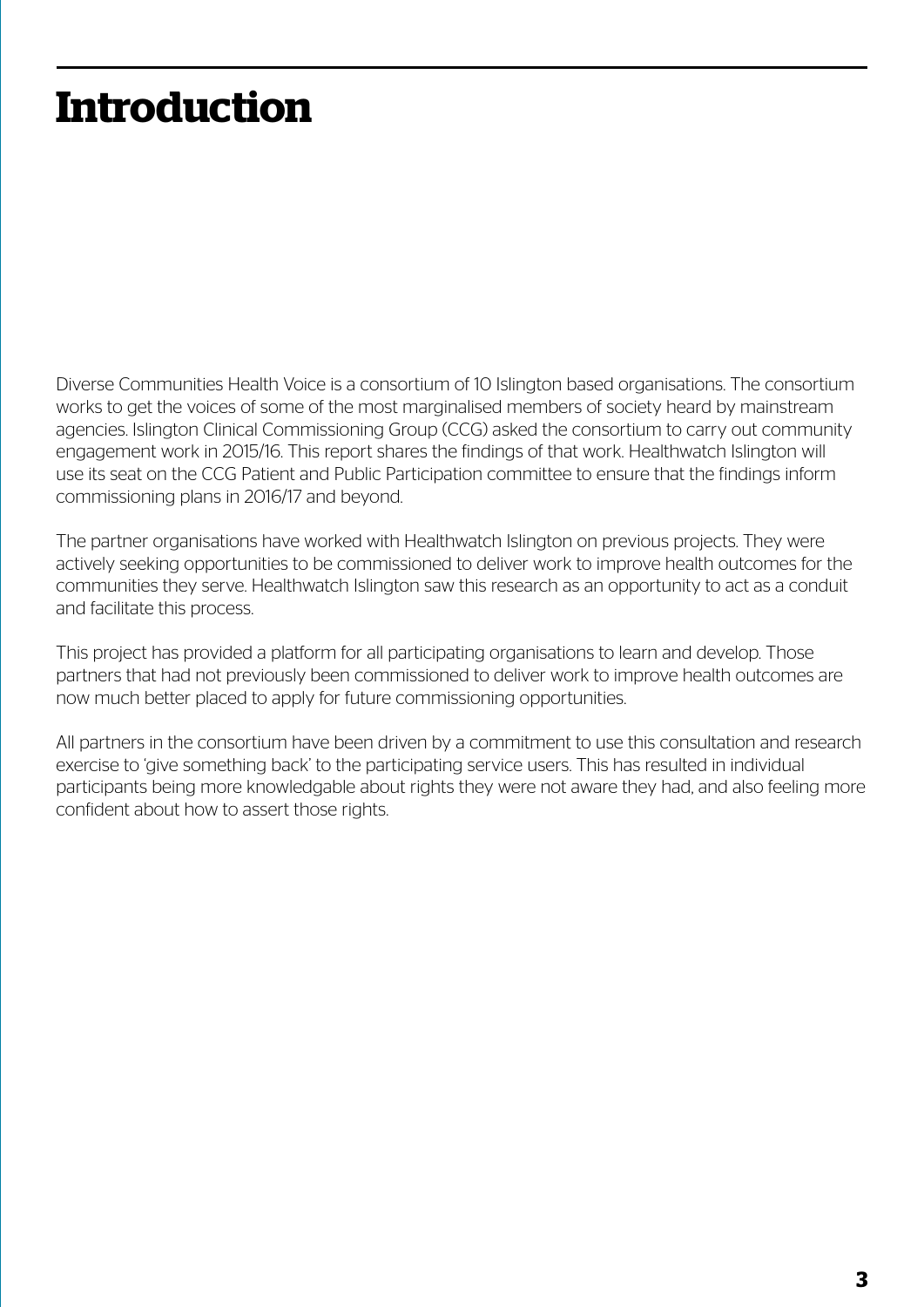# **Methodology**

Islington Clinical Commissioning Group provided a list of questions that they wanted us to ask Islington residents/service users. We grouped the questions into the following three themes for the purposes of the research:

#### 1. Hospital Appointments

The CCG wanted to know whether Islington residents had been given a choice of which hospital to attend for treatment, whether they had been provided with information by their GP in order to make that choice, their views on accessing hospital services in the community and participants' recent experience of accessing hospital services

#### 2. Primary Care

The way services are delivered is changing. There are plans to give access to GP services seven days a week and for longer periods during the day. This would make it easier to see a GP. However, it may mean that you are not seen by your own GP and may have to visit another practice in order to be seen. The CCG wanted to know whether local people would attend GP appointments which were offered outside of the usual opening hours if the appointment was not delivered at their usual practice.

#### 3. Taking care of your health

There is a move towards encouraging us all to stay healthy and manage our own health so that where possible we can avoid getting sick. The CCG is interested to learn what kind of services are most effective in helping us do that. For conditions which we cannot prevent, they are keen to know how best to encourage us to recognise the condition as early as possible so that we can manage it quickly and potentially stop it from becoming worse.

Partners brought a wealth of knowledge from decades of experience advocating for clients and navigating them through health and social care services, as well as providing housing and benefits advice. This enabled them to encourage service users, who may otherwise have been reluctant, to give their views.

## **Focus Groups**

Each partner organisation carried out three separate focus groups, covering the three different themes. An average of 14 people attended each focus group. Each partner organisation spoke to 42 people overall. In some cases partner organisations also carried out one to one interviews with clients if this was needed to reach the required amount of people.

Partners have a strong knowledge of how services work in practice as well as a sound understanding of commissioning processes, which aided facilitation of the focus groups.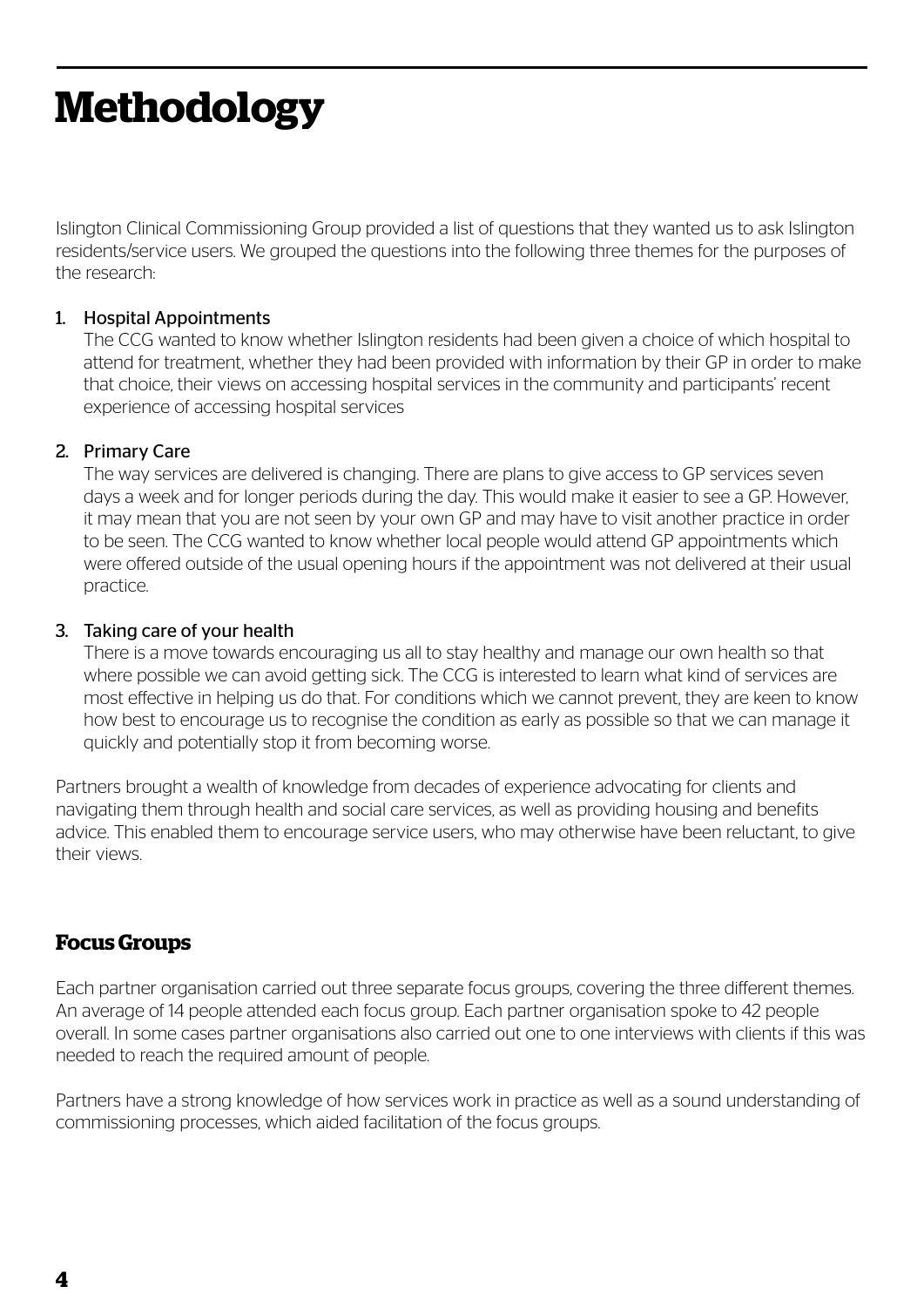## **Health Voice questionnaires**

Each partner organisation also completed 30 Health Voice questionnaires with Islington residents. In total 280 Healthvoice responses have been gathered as part of this research project (exceeding the target of 270).

Health Voice comments were initially recorded on a paper questionnaire using the respondents' own words as far as possible. Each partner organisation then transferred the data to the CCG web-site http://www.islingtonccg.nhs.uk/healthvoice/ making a note of the date and number of comments added.

Each partner organisation also noted whether they had provided information or advice to service users they had completed the questionnaire with, and the issues on which the service users had needed information. 83 such queries were dealt with during the completion of the Health Voice questionnaires. This has enabled us to demonstrate the value added to this piece of work by working with the selected partner organisations.

## **Quality and consistency of our research**

We worked together to develop a consistent approach to gathering the evidence.

Healthwatch Islington developed the tools that partner organisations used to gather the evidence through the focus groups and the individual interviews relating to the Health Voice questionnaires. Staff involved in carrying out the focus groups and the individual interviews attended two training sessions where we covered in detail how to use the tools and agreed conventions on recording the data. Healthwatch Islington also provided information about rights and entitlements, as well as background information on the research questions.

In addition, Healthwatch Islington staff visited each partner organisation whilst a focus group was taking place. Healthwatch Islington staff were at hand to provide support to the staff running the focus group, to provide information about general entitlements to services and, in some cases, to provide information and signposting to any participants that needed it. If this was required, partner organisations communicated and translated this information into their community languages to ensure that participants were more informed about their rights after having taken part in the focus group.

Healthwatch Islington staff have also been available to provide guidance and support to partner organisations in all aspects of the research as and when required.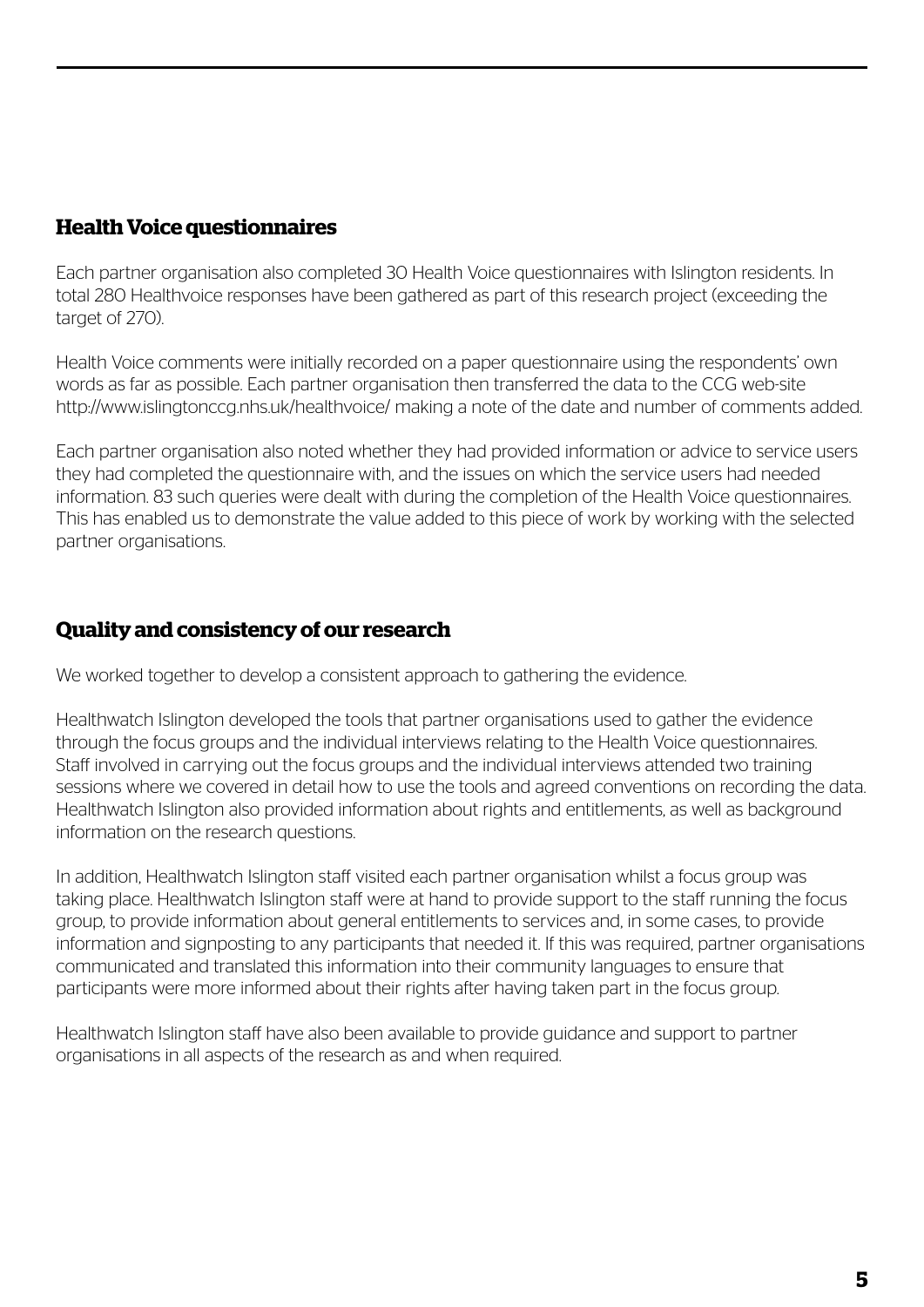## **Part one: Hospital Appointments**

## **The Right to Choose**

If you need to go to hospital to see a specialist, you have the right to choose which hospital you're referred to by your GP. The CCG is interested to know whether patients are being given this choice.

This legal right lets you choose from any hospital offering a suitable treatment that meets NHS standards and costs. You also have the right to choose which consultant-led team, or clinically appropriate team led by a named healthcare professional, will be in charge of your treatment for your first appointment at the hospital. You will be seen by the consultant or by a doctor who works with the consultant in their team.

Services which are not covered: services where speed of access is particularly important, such as emergency and urgent care, cancer services (which are subject to a two-week maximum waiting time), and maternity services.

The NHS Constitution gives us a right 'to information to support these choices'. The GP should give you information or tell you where to find information to help you decide where to have your treatment. That could include information such as waiting times (you may wish to choose the soonest appointment), location (you may wish to choose a service where friends can visit) or performance data. You can ask to take the information away and make the decision later.

There is a general move towards making sure that we don't have to go to hospital if we don't need to. So, for example, for blood tests we used to have to go to the hospital, but now many GP surgeries can carry out blood tests.

## **Who we spoke to**

All respondents were Islington residents and had used a hospital within the last 12 months. One respondent was speaking on behalf of a person they care for.

#### Sex of respondents

| Female | <b>Male</b>       | <b>No answer</b> | <b>Total</b> |
|--------|-------------------|------------------|--------------|
|        | $1^{\sim}$<br>. . | ╭                | $\sim$       |

Respondents were predominantly female. Focus groups were advertised to Islington residents who had experience of making a hospital appointment within the previous 12 months. Respondents were selfselecting. Some of the partner organisations in the consortium work only with women.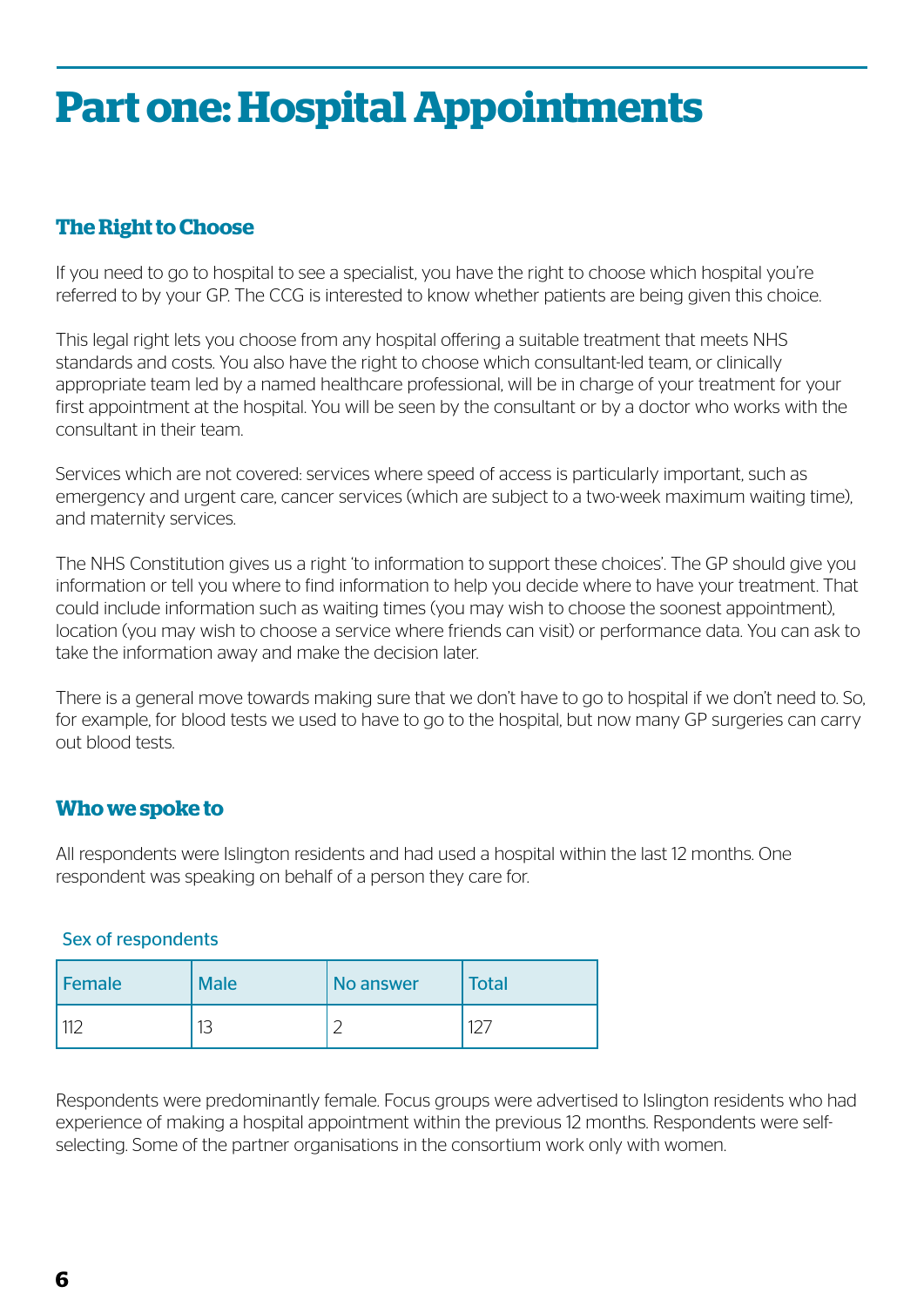## Age of respondents

| $ 0-18$ | $18 - 24$ | 25-49 | 50-64 | 65-79        | $80+$ | <b>Total</b> |
|---------|-----------|-------|-------|--------------|-------|--------------|
| $\circ$ |           | 52    | 51    | $\cap$<br>LL | ∸     | 127          |

Most respondents were aged between 25 and 64 (103 respondents).

## Ethnicity of respondents

| <b>Arab</b>                               | 17             |
|-------------------------------------------|----------------|
| Asian or Asian British - Bangladeshi      | 14             |
| <b>Black or Black British - Eritrean</b>  | 21             |
| <b>Black or Black British - Nigerian</b>  |                |
| <b>Black or Black British - Somali</b>    | 24             |
| <b>Latin American</b>                     | 14             |
| <b>White - Greek or Greek Cypriot</b>     | 14             |
| <b>White - Kurdish</b>                    | 11             |
| <b>White - Turkish or Turkish Cypriot</b> | 6              |
| <b>White - Other</b>                      | $\overline{4}$ |
| <b>Other</b>                              |                |
| <b>Total</b>                              | 127            |

Respondents described themselves as being from a broad range of ethnicities.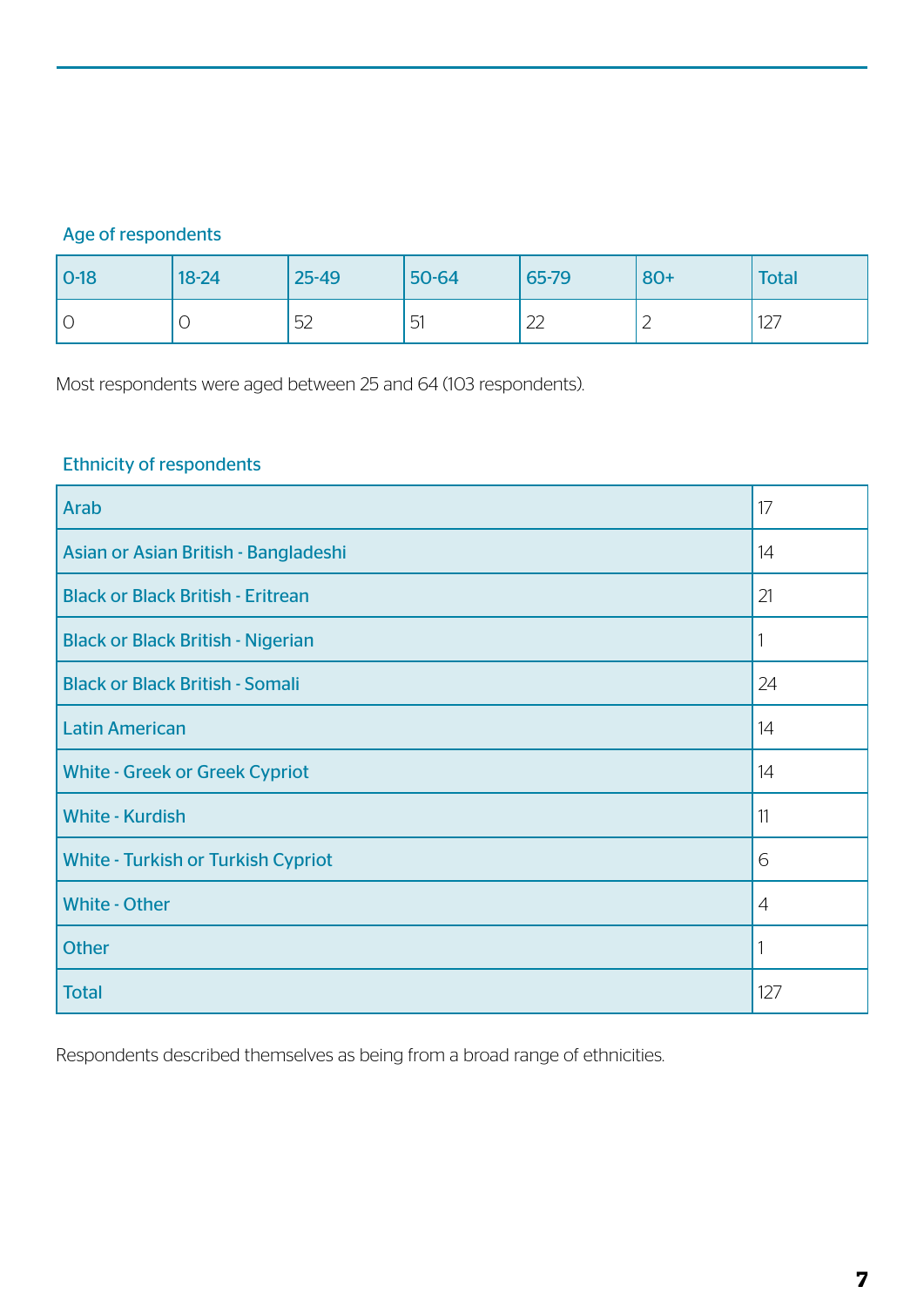## **'I said to my GP I didn't want to go to the Whittington. My GP sent me to Royal Free. I thought my GP was doing me a favour asking me where I wanted to go! I didn't know it was my right. My GP is very good.'**

Respondent 91, whose GP suggested the Royal Free Hospital as an option for her son

#### **1.** Were you given a choice of where you should go for your treatment or consultation?



Patients are generally entitled to choose where they go for treatment (except in some cases including for emergency treatment). Around half of respondents reported that they had not been given a choice of where to go for treatment.

#### 1-1. Lack of awareness of a right to choose

For those not offered a choice, many (across all focus groups) were not aware of their right to choose. Respondents did not necessarily mind not having been offered a choice, but were pleased to know that they had this right (for non-emergency treatment).

'No, I never got asked which hospital I wanted to go to. GP's give no choice, which I don't mind so long as I get an appointment.' Respondent 47

'I did not know I had a choice but my GP knows my condition and he referred me to the hospital.' Respondent 21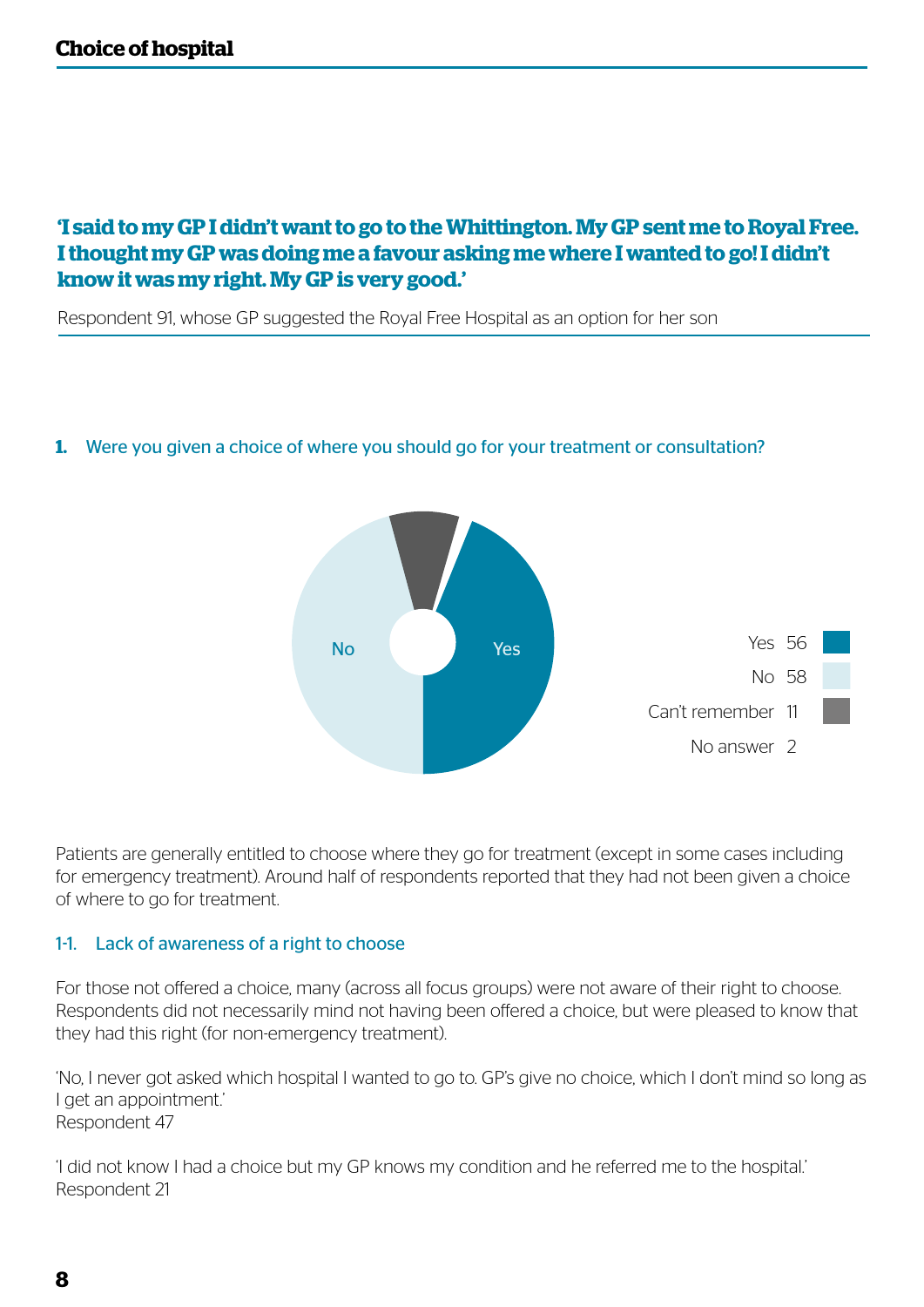'I was referred to the Whittington, which is the closest to me anyway. My GP never gave me any choice, he just referred me, but I was happy because it was near.' Respondent 71

'Referred twice to Whittington Hospital by the GP. No discussion and no choice given.' Respondent 100

In one case a local advocate was unaware of the patient's right to choose: 'I didn't know one had the right to choose to which hospital to go to. If I had known I would have advised my client about this right. I only knew one hospital existed - the Whittington. We were not asked if we wanted to go to another hospital, the GP just filled in the form.' Participant 88

### 1-2. Awareness of a right to choose, but choice not offered

Some respondents had been aware of their right to choose, but felt that the GP had not offered them a choice, or not given them time to decide.

'My GP didn't give me a choice, we knew we had a choice, but the GP never asked me which hospital we wanted. I told my GP I wanted to go to the Whittington or UCH.' Respondent 89

'Yes after asking, my GP generally explains the waiting list issues… He [the GP] did not mention that I have right to think about the hospitals and decide later.' Respondent 66

In some cases it even seemed that respondents had been refused their choice. '[Respondent 87] told us that she wasn't given any option and asked if her husband could go to a university hospital as they knew they had the right to choose but the doctor refused and said their choice was the nearest one. "I was referred to the Whittington for maternity. My husband was referred to the Whittington for his operation because it was near".'

#### 1-3. My GP informed me that I could choose but did not provide information to inform my choice

'My GP asked me few times about which hospital that I want to go but does not mentioned any information like distance or hygiene.' Respondent 58

'My case is similar to [other participant], the GP gave me two choices and asked me to choose which one was closest (I was close to both of them). The way they make it sound is as if they are doing a favour.' Respondent 90

'I was not given help where should I go for my treatment and I was not aware if I have the right to choose where should I go for treatment. I had no hospital in mind but I hear that Chelsea and Westminster is good hospital.' Respondent 17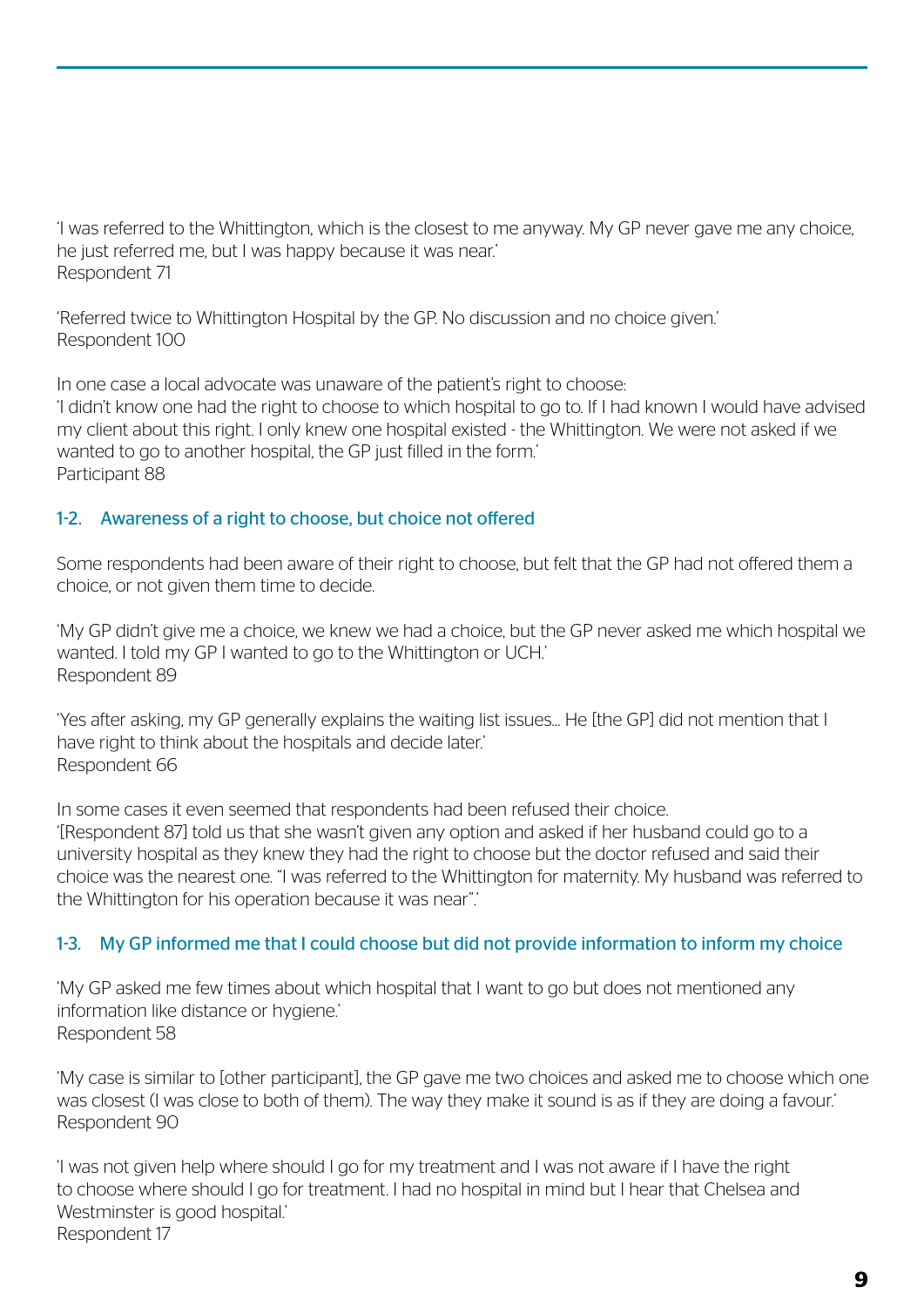#### 1-4. My GP explained the choices

'I was given information in writing regarding the different hospitals and the GP explained that it was better to choose the hospital according to the service I needed.' Respondent 118

'Yes my GP explained me lots of things and gave me the chance to choose the hospital. The reason why for it might be the seriousness of my situation. My situation was so serious. If they did not continue to help me and do my injections regularly, there was a risk for me to cannot walk again.' Respondent 65

'Only when it was the knee operation the GP explained that it was better to choose a particular hospital, the information was verbal, not written information given.' Respondent 116

'My GP sent me for an MRI - my doctor checked with me which hospital I wanted to go, so I said the one where I can get the quickest appointment and my doctor sent me there. My doctor sent me to a private hospital in Waterloo – I cannot remember the name. Within a week I had my scan.' Respondent 82

#### 1-5. Not all respondents felt that they needed choice

'I was not given a choice on treatment but I trust my GP's decision as he has been my GP for a long time and knows my medical history and condition. I therefore did not need to know the choices.' Respondent 22

#### 1-6. Location and reputation (or past experience) were the major influences on people's choices

'I knew I had a right to choose and I wanted to go to UCH based on past good experience and reputation.' Respondent 1

'I chose the Whittington because I had been there in the past.' Respondent 4

'I was given help, but was already sure where I wanted to go based on past experience. I have had bad experiences in the past at the Whittington so I was sure I did not want to go there.' Respondent 10

'I choose UCH because of the easy transportation for me as a working woman.' Respondent 60

'My GP refers me to Whittington which is my choice as it offers the best service and is close to home.' Respondent 99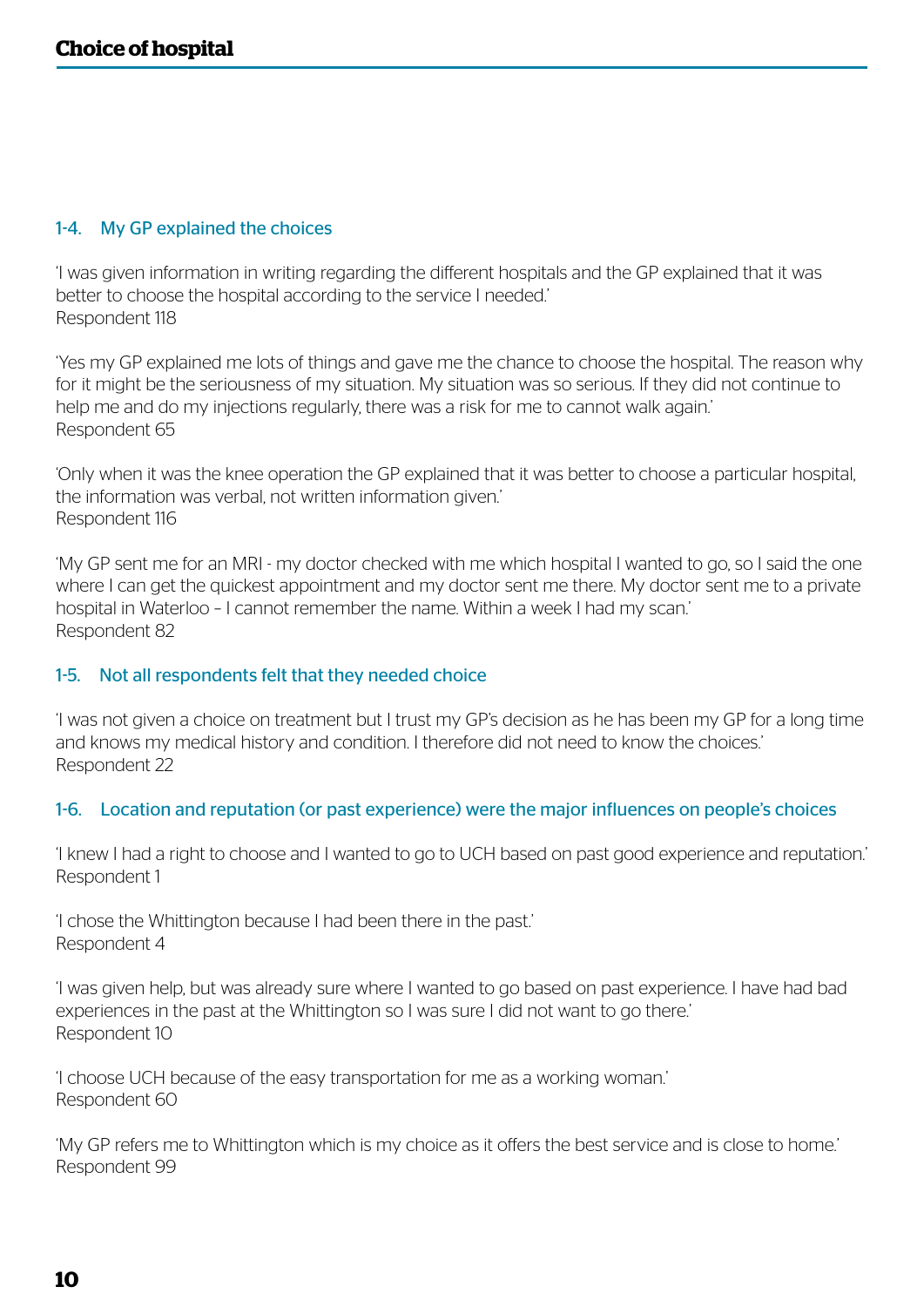## 1-7. Were you given help when choosing where you should go for your treatment or consultation?

We asked respondents whether they were given help when choosing where they should go for their treatment or consultation. Of the 56 who were given a choice (question 1), 43 were given information about that choice. Of those that were not given a choice, almost all reported that they had also not been given information about their right to choose or the choices they could make, though some could not report.

## 1-8. Limited information on choice was provided

'He [the GP] did not explain anything about the service quality, hygiene or the waiting list. I just chose the convenient one for me.' Respondent 60

'Usually they say to choose one because it is closest or because the waiting time is less. Myself, I prefer to go to UCH, but they make us think that the waiting is less at the Whittington.' Respondent 89

### 1-9. Respondents acknowledged that it can be difficult to know what should inform your choice

'I don't know which hospital is good or not and didn't understand well, maybe that's why GP didn't try.' Respondent 100

### 1-10. Short appointment times and low expectations were also factors

The length of appointments can make it difficult, especially when working through an interpreter, to have a full and detailed discussion.

'The GP hasn't got much time - you can't even remember the names of the hospital the GP has just mentioned - there is no chance of being able to take away information and give him your choice next time. It all happens really quickly in 10 minutes.'

Respondent 95, this was echoed by all the other participating women (there were 14 in the group). Many respondents were very grateful to be seen, and to be given a hospital appointment. In some cases their expectations may have been low in terms of expecting choice, particularly if choice was not something they were used to being offered.

## 1-11. Good practice from several GPs

'Had a discussion hospital distance and waiting times. Also to think and later to decide. Hospital was also very good.' Respondent 30

''Whenever I go to the GP and I need to be referred to a hospital, I ask him to refer me to the hospital I have in mind. So I have been referred to the Whittington for the treatment I preferred having there, or the Royal Free.' Respondent 81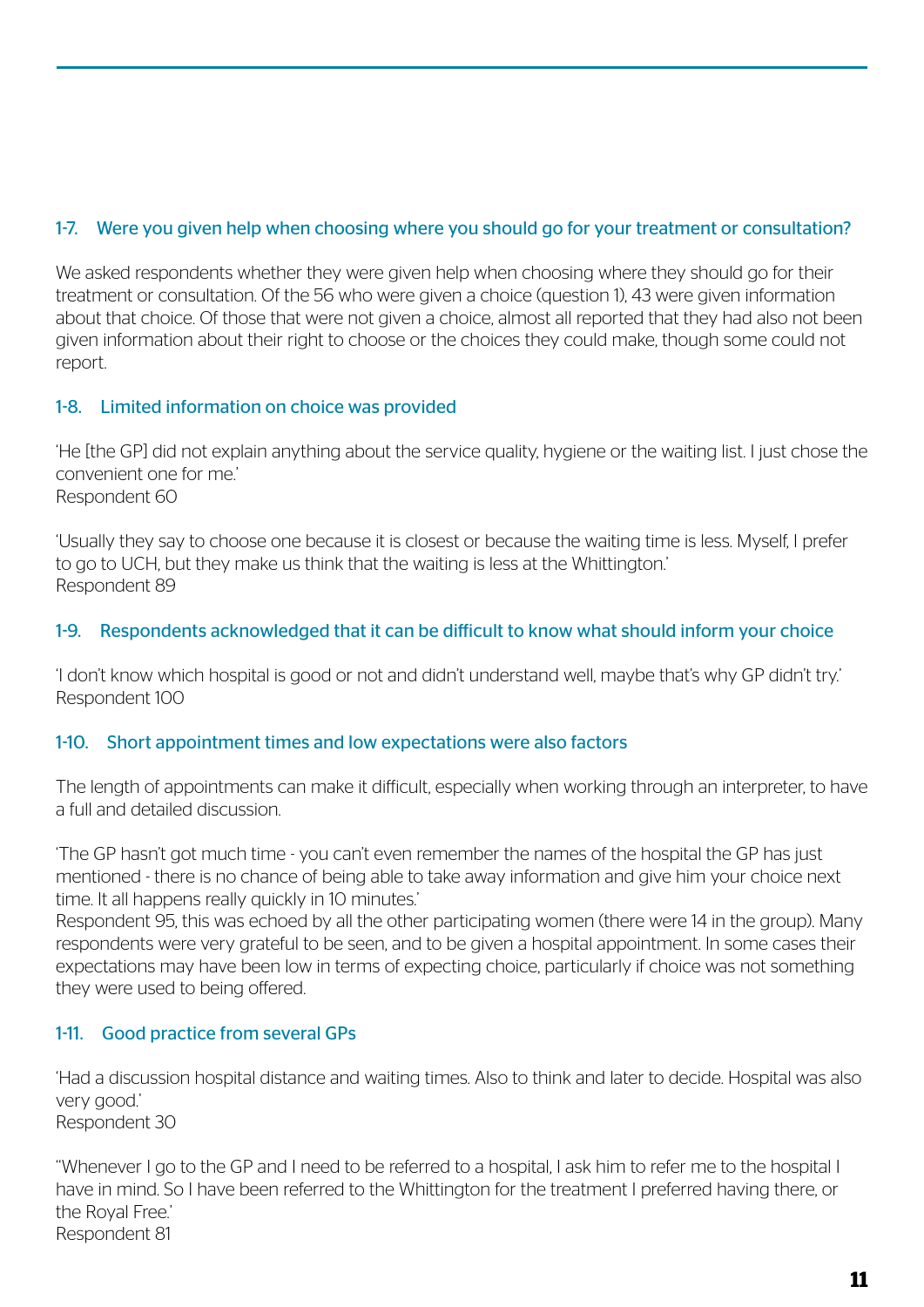**'I would prefer [community based services] if they can provide good service. Because, especially with children, going to a hospital which is far away [it] is so hard. Also it is expensive to go to places far away. But as I told you if they can provide a good and intensive service I would like it. Otherwise even in hospital we had some problems, in small local places I think there can be more problems.'**

Respondent 61

**2.** Would you prefer some of the things you go to hospital for to be offered nearer your home in the local community?



#### 2-1. Support for community-based services if standards remained

Most respondents were in favour of providing services in a community setting as long as any such services offered the same standard of staffing and treatment and could guarantee access to good quality interpreting. Respondents felt that community-based services could prove more accessible.

'Yes because even when I had to go to the Euston every time I had difficulty to find my way. Also children are helping me as an interpreter and every time they had to take a day free from their work. When I had my operation with my son we went to Euston hospital and wait there eight hours. After we finished out job in hospital we had to take a taxi which is expensive, since it was so late. He became so tired that day and he lost his day as well. This dependence makes me so anxious. If they can provide some of my controls and tests nearer and if they can have a good interpreter I will prefer nearer services. Because also interpreters are so bad and we always have to carry someone else with us.' Respondent 63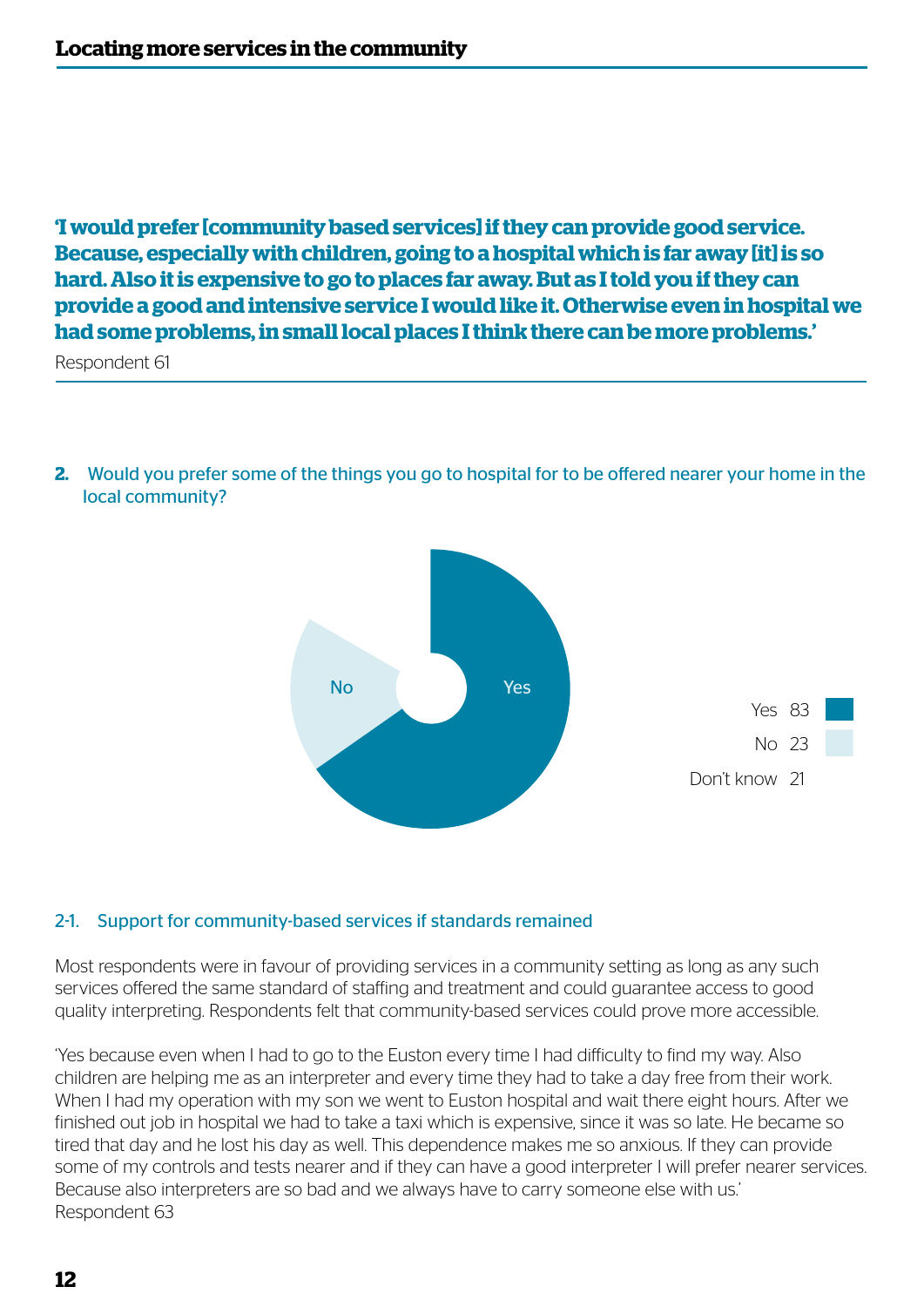'My daughter had a really bad swelling in one of her toes - I was told by my GP that they needed to cut the skin in order to treat the infection, so he sent me to my local A&E. I said it's too much I have 3 kids, but nothing could be done I had to go. I went there with my 3 children (one of them a baby) and after waiting 2 and a half hours, the doctor that saw me said to treat the toe with salted water and gave my daughter antibiotics. It would have been good if the surgery could do minor operations, like the one that my daughter was supposed to need.' Respondent 87

'Because of [my] disability, I like the service to be close to my home. It will be easier for me.' Respondent 17

#### 2-2. Reservations related to availability of expertise and equipment

For those respondents who had reservations, these related to a potential lack of good equipment in community-based settings and a potential lack of expertise on the part of professionals.

'I need a specialist and they are in hospitals only.' Respondent 100

'I believe hospital is safer, I haven't had a good experience with my GP. I don't have same level of trust in my GP practice.' Respondent 6

'I do not believe that in the local community services can offer the same service with same quality. Even if they try, it is impossible to be the same as the hospital. In hospital there are lots of professionals from different professions and they have every machine that one can need. It will be so expensive for them to build the same quality service in the small community services and I think NHS cannot and will not afford it.'

Respondent 70

Several respondents stated that 'only minor things' should be carried out in community-based settings. Most respondents seemed to assume that community-based services would be delivered from GP practices. Some respondents felt that this was an advantage because 'your GP knows you better than the hospital'.

#### 2-3. A range of community-based services had support

Respondents suggested a range of services that they felt could be offered in the community:

- 'Asthma check and some diabetic checks to be done locally will be good.' Respondent 46
- Blood tests (some/most practices already offer this service)
- MRI scans (though one respondent offered an MRI scan in the community as opposed to hospital had assumed that this would be inferior, both in terms of the equipment used, and staff expertise)
- Ultrasounds (some felt scanning would be better in hospital because equipment would be better)
- Smear tests (some/most practices already offer this service)
- Heart monitor (being given these without going to hospital)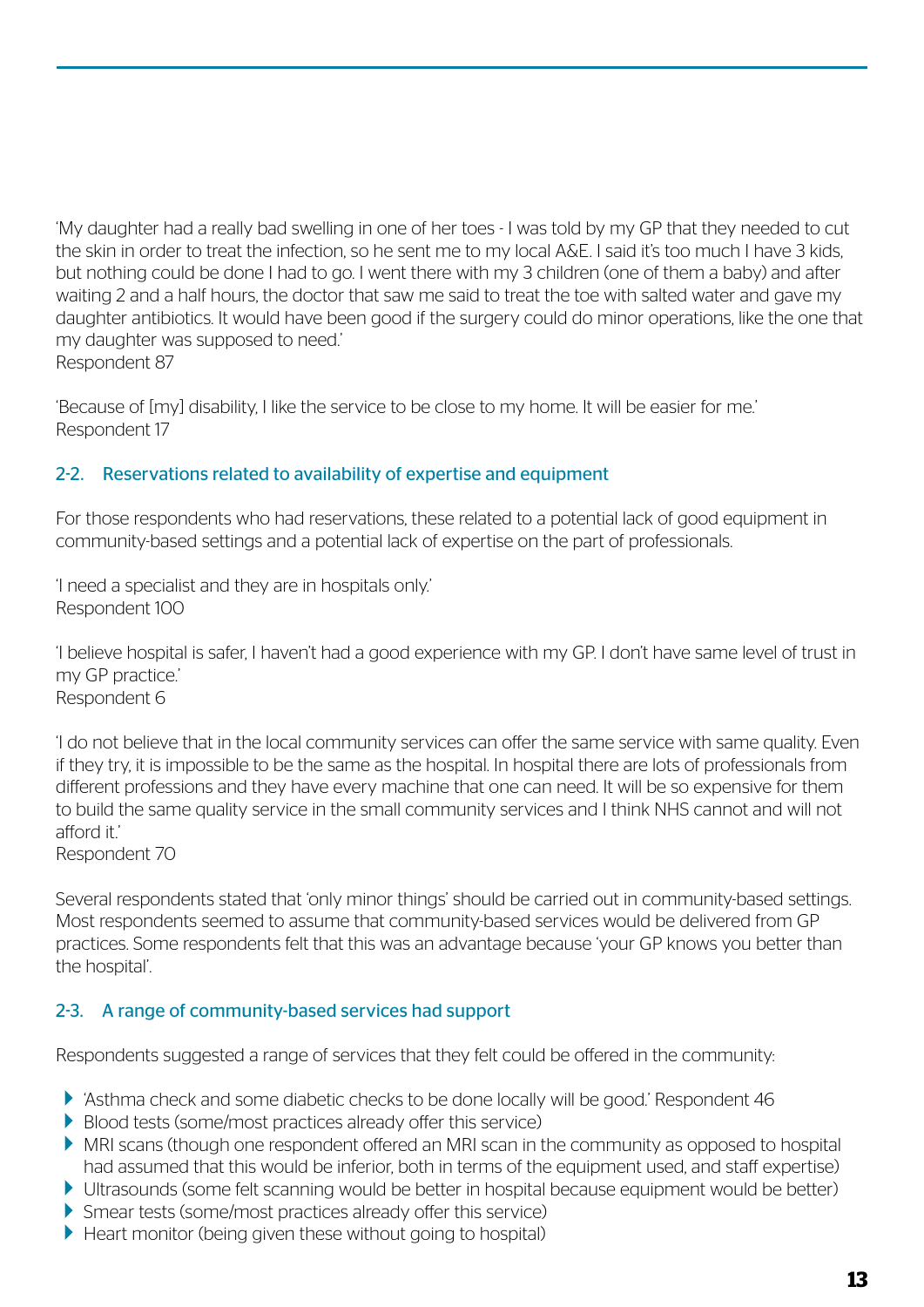'In case of having some hospital services in other places nearer to home, I would definitely prefer tests to be carried out more locally than having to go to Whittington hospital for example for these tests.' Respondent 65

One respondent noted that waiting times for eye treatment are long at Moorfields Eye Hospital and wondered whether this would be less of an issue in a community-based service. Quicker responsiveness of services based in the community was something that came up from a range of respondents.

'My mother needed an MRI scan and was offered an appointment at the Whittington or a van in Manor House, which meant that she could have the scan done earlier (within a week).' Respondent 92

#### 2-4. Do you think you have had hospital appointments which could have been offered nearer your home in the local community?



Although most people had said that they would be happy to be treated in the community if staff expertise and facilities made this possible (section 2 and 2-1), comparatively few people felt that their own hospital appointments could have been offered in a community setting.

However, some respondents did feel that they were already receiving a range of appropriate services within the community. These included:

- Blood tests (some GP practices already offer this)
- Physiotherapy (this is already offered in the community by Whittington Health)
- Podiatry (this is already offered in the community by Whittington Health)
- X-rays (some GP practices already offer this)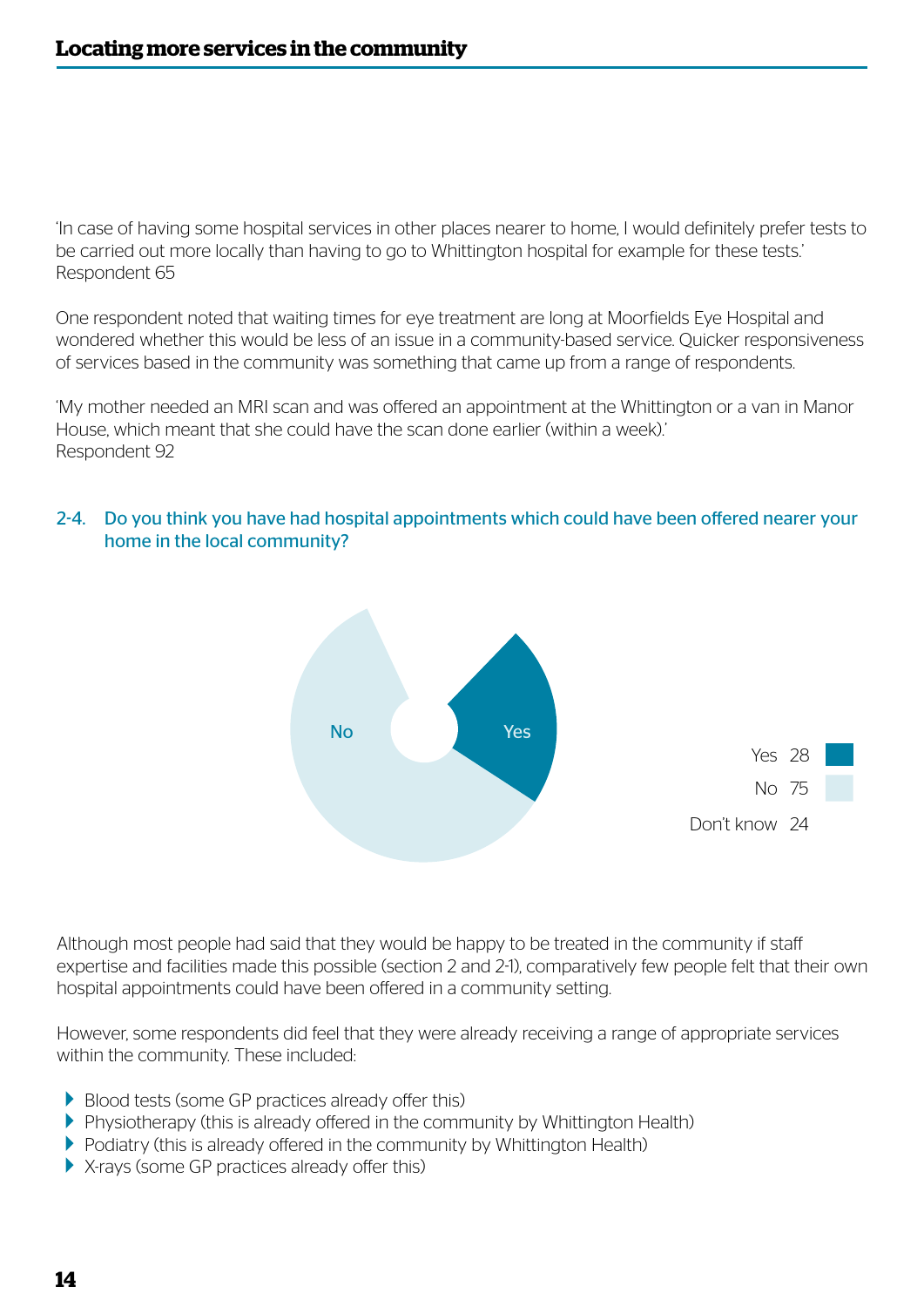## **'The nurses are very caring. As soon as I went in I was helped to find the right place. One of the nurses looking after me gave me her number and told me to call if I was concerned about anything.'**

Respondent 2

#### **3.** What has been your experience of using hospital-based appointments (in the last 12 months)?



To conclude the focus group we asked respondents for their feedback on their experience of using hospital-based appointments. Respondents were fairly positive about their experiences.

#### 3-1. Caring staff were highlighted by some respondents

'The service was good, and doctors very friendly in comparison to main A&E. Post care explained in detail. Very satisfied overall.' Respondent 76

Although many respondents rated their overall experience as positive there were many more examples given of where services had not met expectations than where they had. Respondents found these issues easier to articulate, even when overall the experience had been good. Several respondents stated that 'positive' meant that they had no complaints.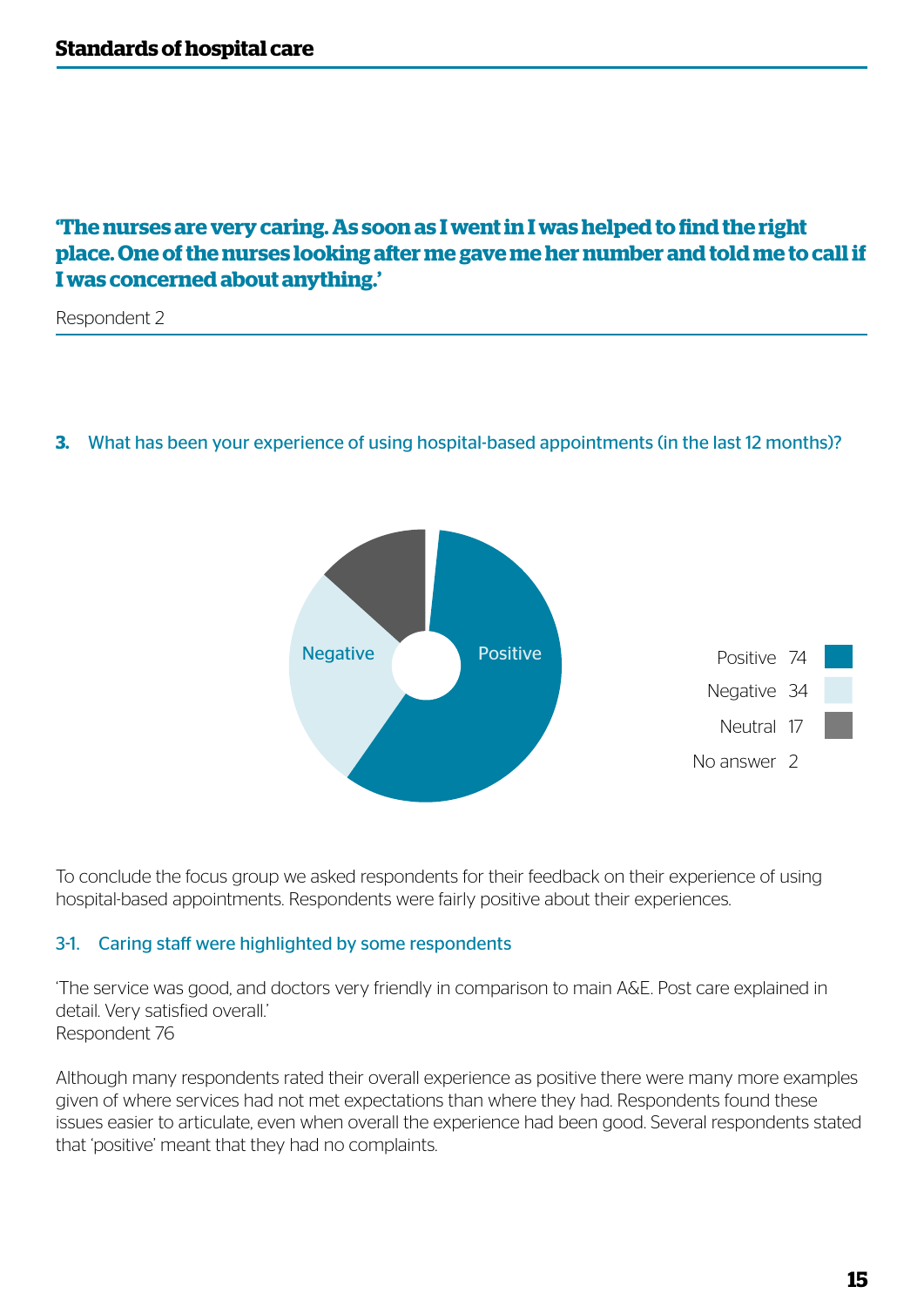#### 3-2. Poor communication was an issue

Communication was seen as an area for improvement. This seemed to fall into two key areas, the personal communication skills of health professionals, and communication from hospital administrative staff (including information about appointments).

'I was very disappointed with the way I was given my cancer prognosis. It was dropped on me like a bombshell. The doctor just blurted it out as he examined me. He just said 'you've got cancer'. It was very upsetting as my son was with me in the room and he was shocked too.' Respondent 2

'I am a working woman and I took a half day off for my mammography appointment in Whittington Hospital. However when I went there I learnt that the machine is broken and no one inform me beforehand. After 3.00pm they told me that I can go to Bart's hospital to get a service but also they mention that there is no guarantee for them to arrange me an appointment same day. I still don't have my mammography because of that day and I lost my half day in a hospital without reaching a result for my issue.'

Respondent 75

#### 3-3. Lack of interpreting services (or interpreters being booked but not turning up),

'I had a cyst and I am still waiting for them to give me an appointment for my operation. I don't know English and my children are helping me with these processes but I don't think that the hospitals are caring so much for us. Also my lack of English is also had been problem on this issue as well. My son is helping me with the health services and I am feeling so shy from him when my doctor examines my problems. Especially this cyst on my uterus and possible operation of hysterectomy made me so anxious. It is hard to talk about women illnesses when there are men and it is especially harder when your son is also there and you have to explain everything to him. Next to the appointment waiting issue they also had to improve interpreter services or hire some doctors who know [different languages].' Respondent 61

Confusion about the booking of interpreters has also been highlighted from Healthwatch Islington's work with Deaf people.

#### 3-4. Waiting times had caused frustration

Both waiting for an appointment to be made available (or in some cases waiting for doctors to agree that a referral was needed) and waiting at appointments were raised.

'Two cancelled appointments - each time told specialist not there at hospital reception; Kidney/heart issues and I was very disappointed, but in the end I had my operation.' Respondent 80

'Had a 2.30pm appointment for an endoscopy [for my mother] and waited 5 hours. My mother is 80, the place was cold where she had to change into the gown and she has other medical conditions.' Respondent 87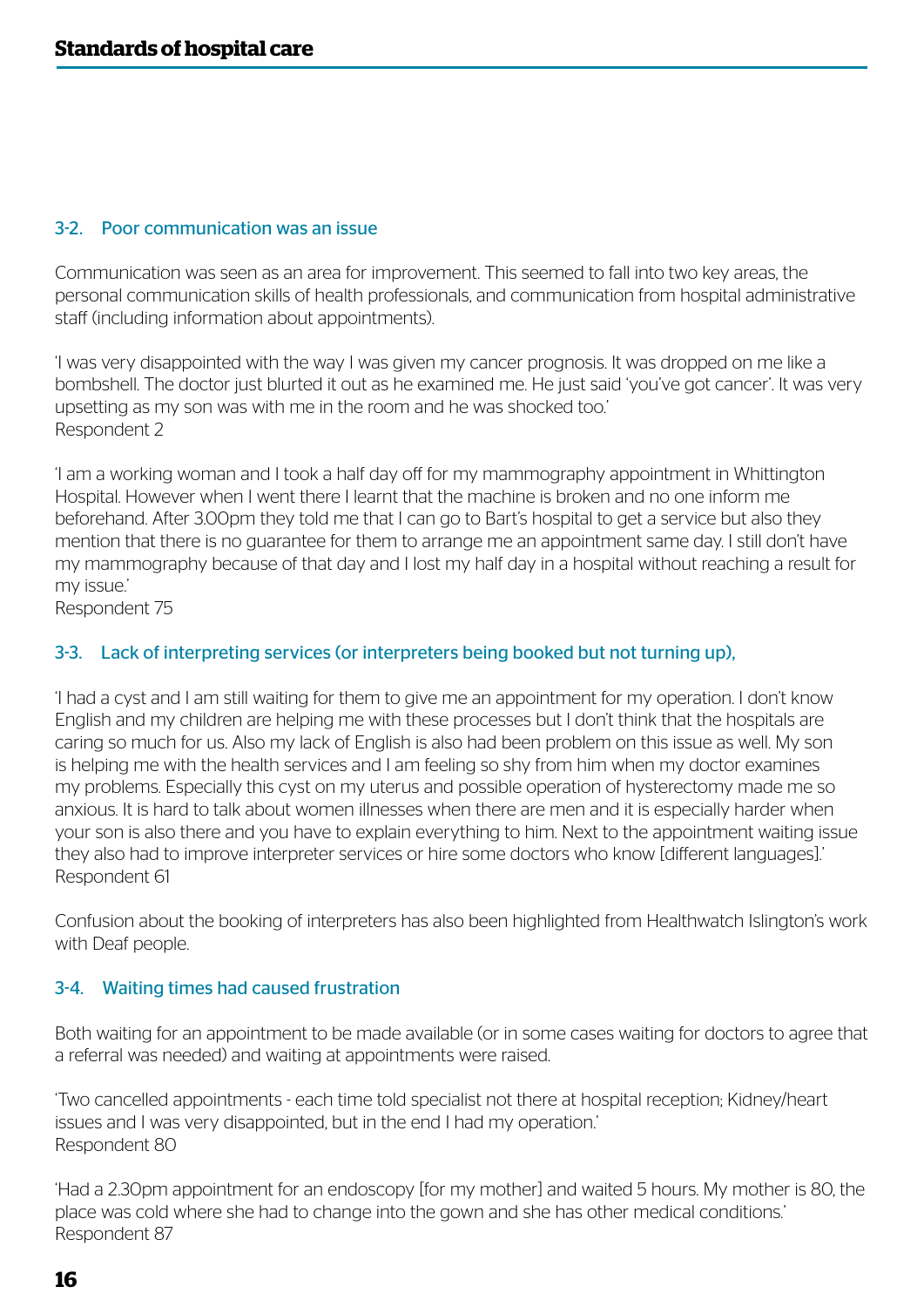## **Part two: Primary Care**

## **New ways of accessing GP services**

The way services are delivered is changing. There are plans to give access to GP services seven days a week and for longer periods during the day. This would make it easier to see a GP. However, it may mean that you are not seen by your own GP and may have to visit another practice in order to be seen.

GP practices such as the Mitchison Road Surgery have started offering e-consultations, telephone consultations and a 'message my GP' service. Exploiting new technologies makes services more accessible to some, but may exclude people who are less confident in their use, or who prefer other forms of interaction.

This second set of focus groups ended with some questions that were not about primary care, but instead concerned health services in general. This allowed respondents to identify characteristics of good and bad care that were not necessarily service specific.

## **Who we spoke to**

The target group for this focus group was Islington residents registered with an Islington based GP practice. We could not include the comments of 5 participants in the research because, although Islington residents, they were registered with practices outside Islington (Hackney and Haringay).

46 respondents described themselves as having a disability and 71 described themselves as not having a disability. 4 preferred not to say.

#### Sex of respondents

| Female | <b>Male</b> | i No answer | <b>Total</b> |
|--------|-------------|-------------|--------------|
| 99     | ~~          |             | ∠            |

Respondents were predominantly female. Respondents were self-selecting. Some of the partner organisations in the consortium work only with women.

#### Age of respondents

| $ O-18$ | $18 - 24$ | 25-49 | $ 50 - 64 $ | 65-79 | $ 80+$ | Total |
|---------|-----------|-------|-------------|-------|--------|-------|
| ' C     |           | 45    | 45          | 26    |        | 121   |

Most respondents were aged between 25 and 64 (90 respondents).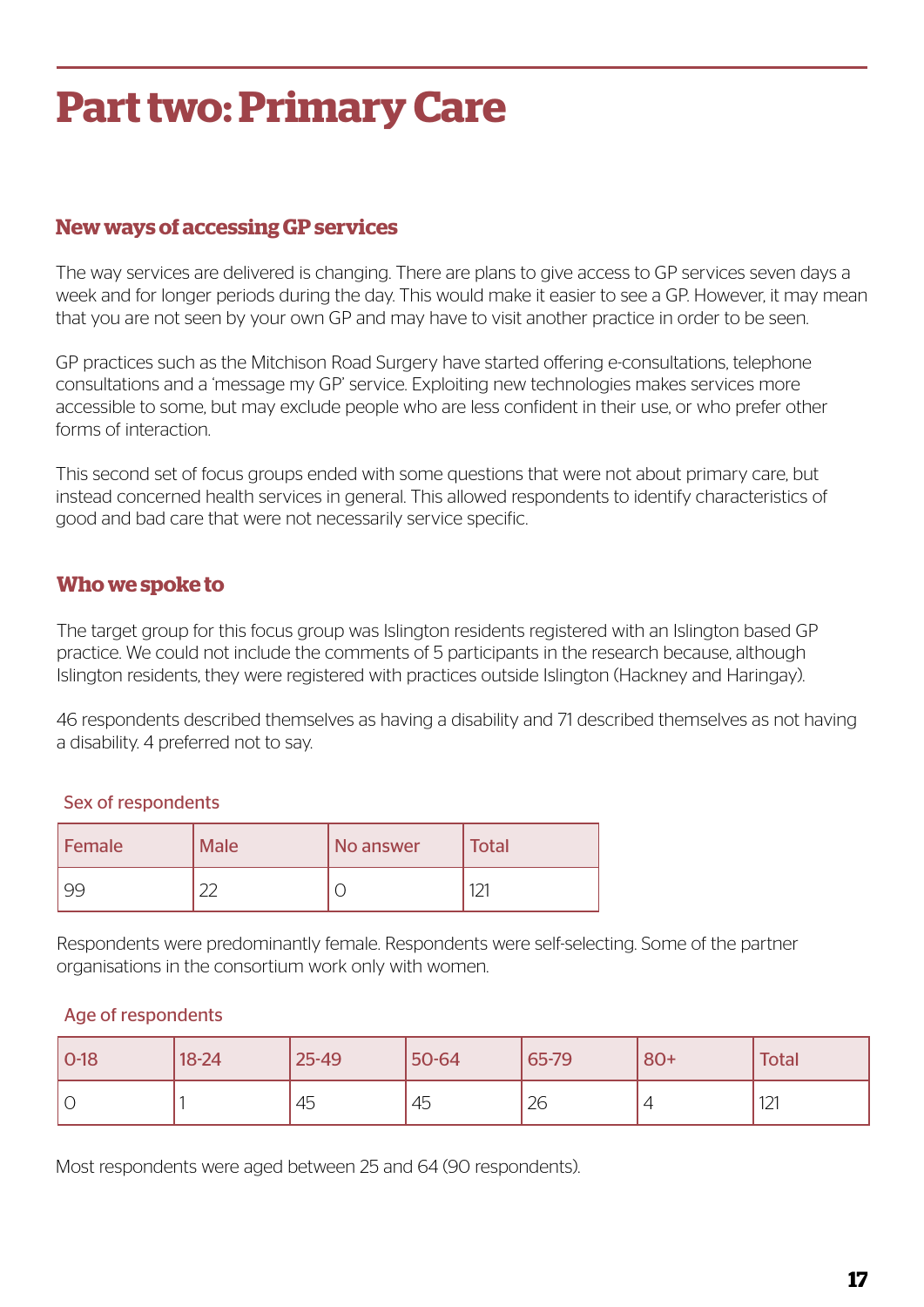## Ethnicity of respondents

| <b>Arab</b>                               | 15             |
|-------------------------------------------|----------------|
| Asian or Asian British - Bangladeshi      | 14             |
| <b>Asian or Asian British - Other</b>     |                |
| <b>Black or Black British - Eritrean</b>  | 19             |
| <b>Black or Black British - Ghanaian</b>  | 1              |
| <b>Black or Black British - Somali</b>    | 28             |
| <b>Latin American</b>                     | 14             |
| <b>White - Greek or Greek Cypriot</b>     | 13             |
| <b>White - Kurdish</b>                    | 3              |
| <b>White - Turkish or Turkish Cypriot</b> | 9              |
| <b>White - Other</b>                      | $\overline{2}$ |
| <b>Mixed - White and Black African</b>    |                |
| <b>Other</b>                              |                |
| <b>Total</b>                              | 121            |

Respondents described themselves as being from a broad range of ethnicities.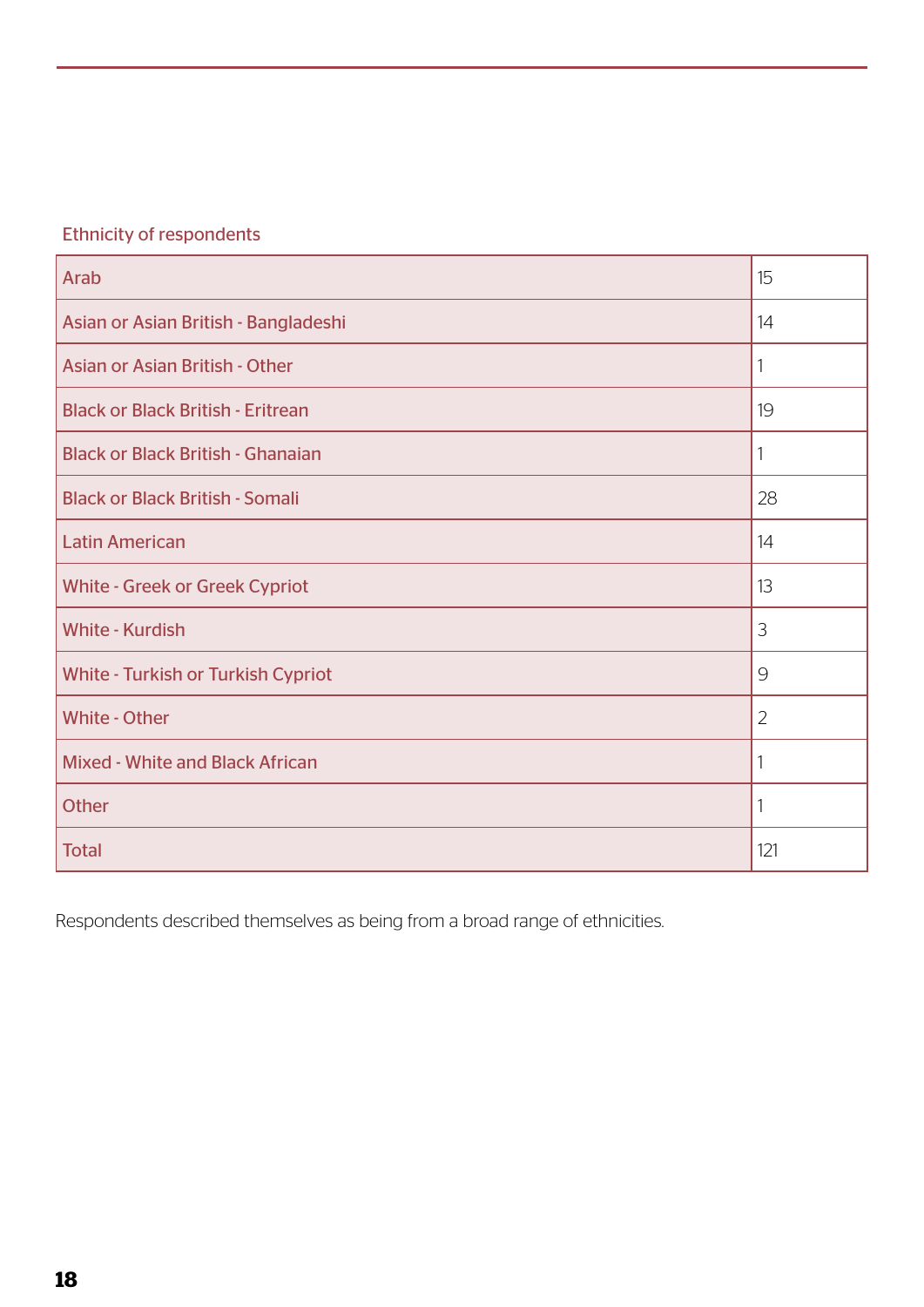## **'The GPs are very helpful when you have an appointment they treat you really well. The problem is in the morning when you call them for an appointment they say no appointment is left. Sometimes you wait for one week or more to see your GP. It would be good if they open on Saturdays.'**

Respondent 27

#### **4.** Do you need GP appointments at times when your practice is currently closed?

| Yes | NС | No answer | <b>Total</b>        |
|-----|----|-----------|---------------------|
| 95  | ∠⊣ | <u>_</u>  | $1^{\sim}1$<br>14 I |

#### 4-1. What times of day does this happen? (Respondents could give more than one answer)

|                | <b>Yes</b> | <b>No</b> | <b>Total</b> |
|----------------|------------|-----------|--------------|
| <b>Morning</b> | 24         | 38        | 62           |
| Afternoon      | 38         | 36        | 74           |
| Evening        | 53         | 18        | 71           |
| <b>Night</b>   | 48         | 22        | 70           |

Most respondents reported needing appointments at times when their practice is currently closed. Respondents highlighted evenings and night time as issues, but many also noted that there were afternoons when their practice was closed and they needed appointments.

We did not ask people whether they would prefer to have evening appointments over morning appointments, although some respondents did mention that more should be done to accommodate people outside of typical working hours. Some respondents mentioned that it was inconvenient that practices were closed in the middle of the day or not open during the same hours on every day of the working week.

When we asked participants for further comments on accessing the GP practice, many stated that it would be better if their practice was open on the weekends, in particular Saturday (53 respondents) as opposed to Sunday or 'the weekend' (41 respondents).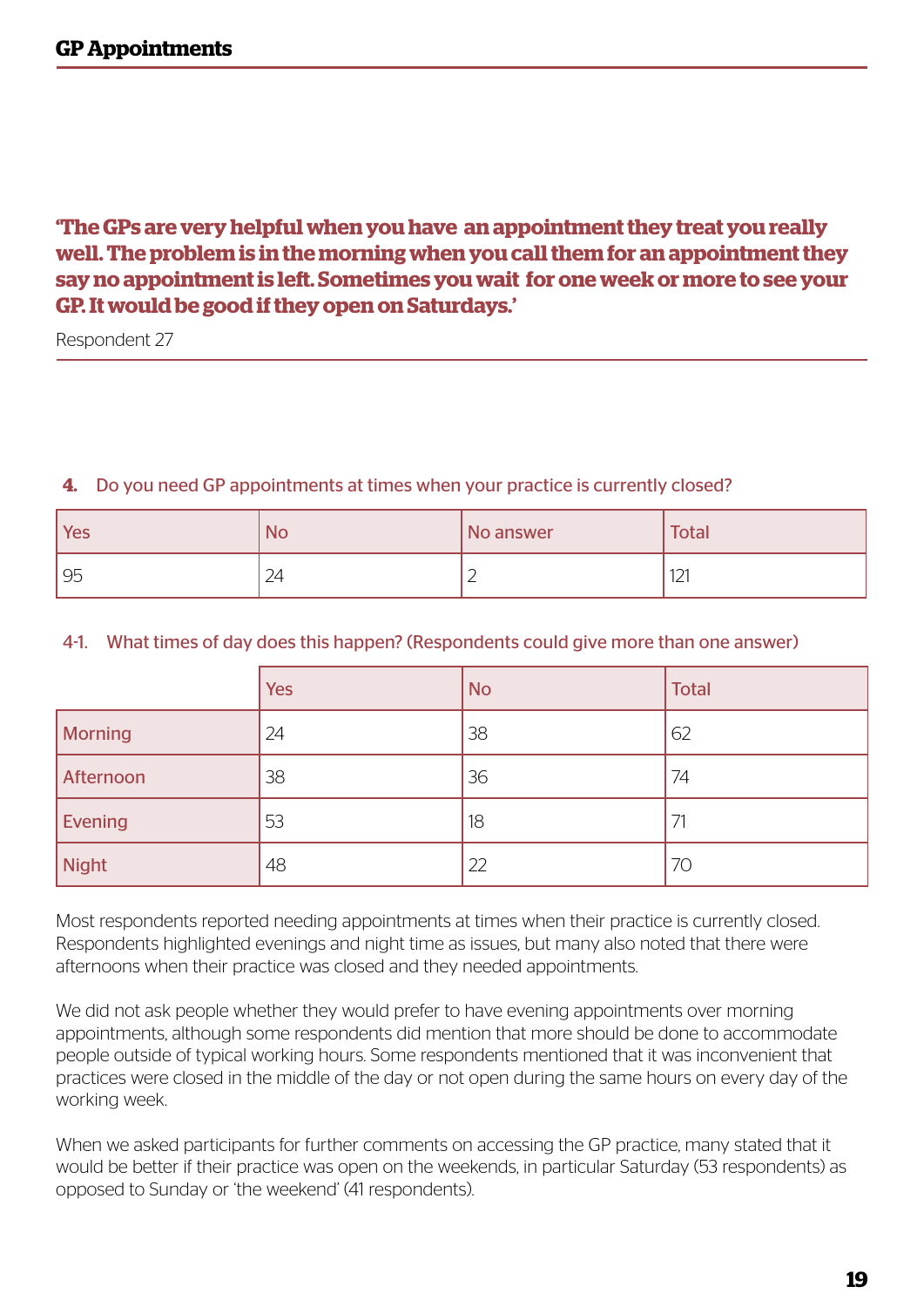For convenience of opening hours on days during the week responses were evenly split (between 20 and 22 respondents for Monday, Tuesday, Wednesday and Friday). Slightly more respondents wanted longer Thursday opening but this may have been because of the practices with which they were registered being closed on Thursday afternoons.

#### 4-2. Difficulties getting GP appointments due to inaccessible booking systems

'My GP is not open on Thursdays afternoon. However my main problem is the appointment system rather than my GP's working hours. I am a disabled person who has hearing difficulties. Actually I cannot hear most of the time and every time I am calling my GP for appointment it is a big problem for me. Every time that I want to see my GP I have to visit the surgery in order to take an appointment.' Respondent 66

'There is no specific time that you get sick but the system forcing us to be sick at morning before 8 to get an appointment at the same day. It is funny but otherwise you have to wait few days or even sometimes week to see a doctor.' Respondent 57

At a follow up meeting with facilitators they strongly emphasised the barrier that many of their users face when asked to phone for appointments. Many respondents rely on friends or family to book appointments for them and this is particularly problematic for appointments of a more private nature (relating to sexual or mental health for example). Speaking on the phone can make patients less confident as it can be harder to understand the healthcare professional.

#### 4-3. Where do you go when your practice is shut?



When asked where they would go if their practice was shut 66 (over half) said that they would go to A&E. Reasons given included the assumption that the need was urgent. 26 stated that they would wait for their own GP.

Respondents could choose more than one option. Facilitators made sure that they explained the different services to participants to raise awareness of the NHS 'Choose Well' campaign.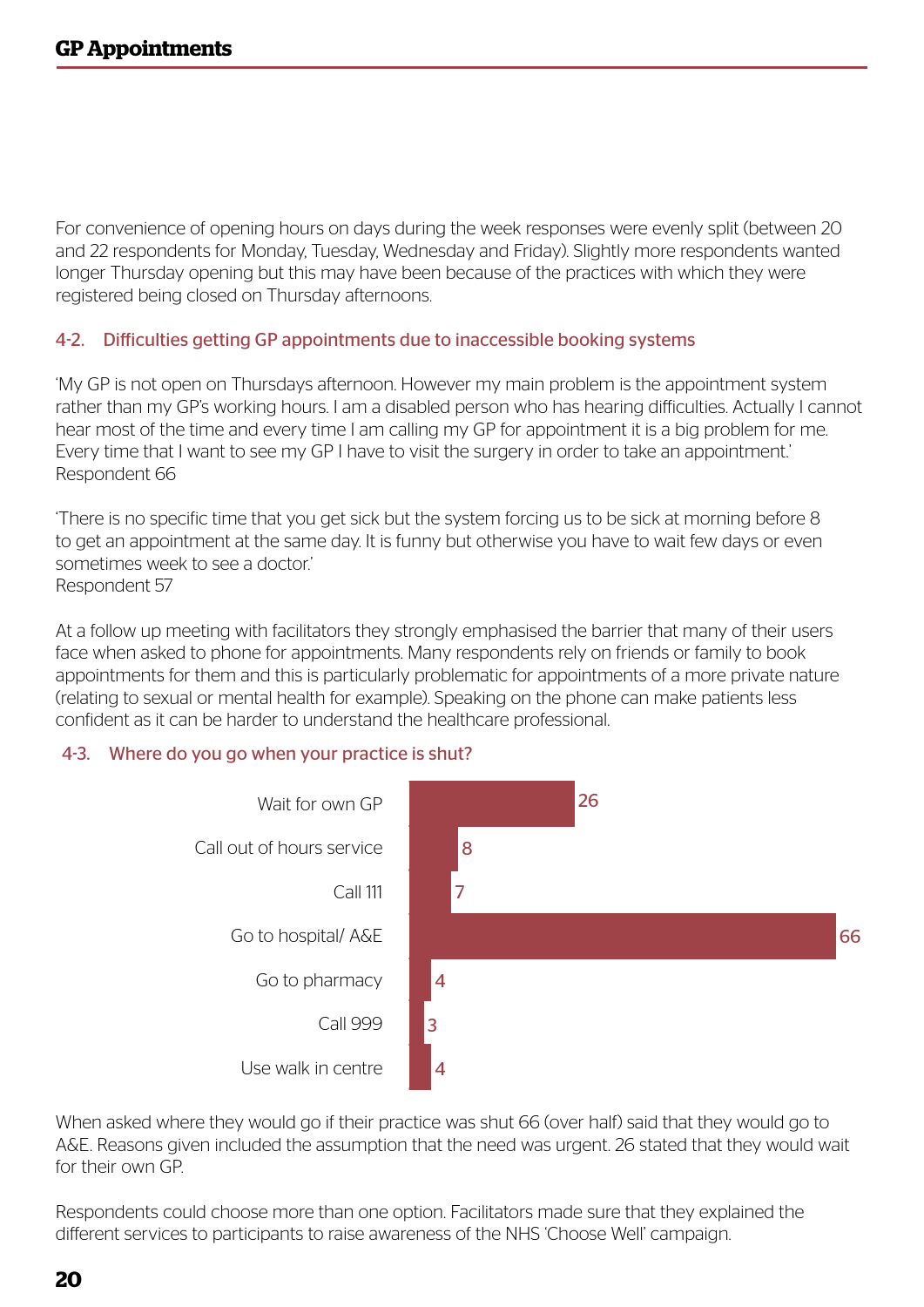



For those that would be happy to be seen by a GP in another local surgery, explanation included:

- ▶ Only if it was urgent/ an emergency (52 respondents)
- If it was someone who knows me/ a specific GP (23 respondents)
- Happy to see anyone at another practice, assuming it was quicker (12 respondents)

Six respondents said they would be happy to see anyone in their own practice but were reluctant to go elsewhere. Two respondents stated that they would rather go to A&E than to a GP that they don't know. For those that wanted to be seen by their own GP reasons given included:

- $\blacktriangleright$  Trust/ relationship built up with GP
- GP knowing the patients' conditions
- $\blacktriangleright$  Needing an interpreter
- Concerns about finding the location or being able to access it easily on public transport.

#### **6.** Are there times you would prefer a telephone conversation/email rather than an appointment?

64 respondents said yes to this question. 45 respondents said no and 15 did not answer.

Respondents who had answered yes felt there were limitations to when this would be helpful. Suggestions included for prescriptions or when no face-to-face appointments were available.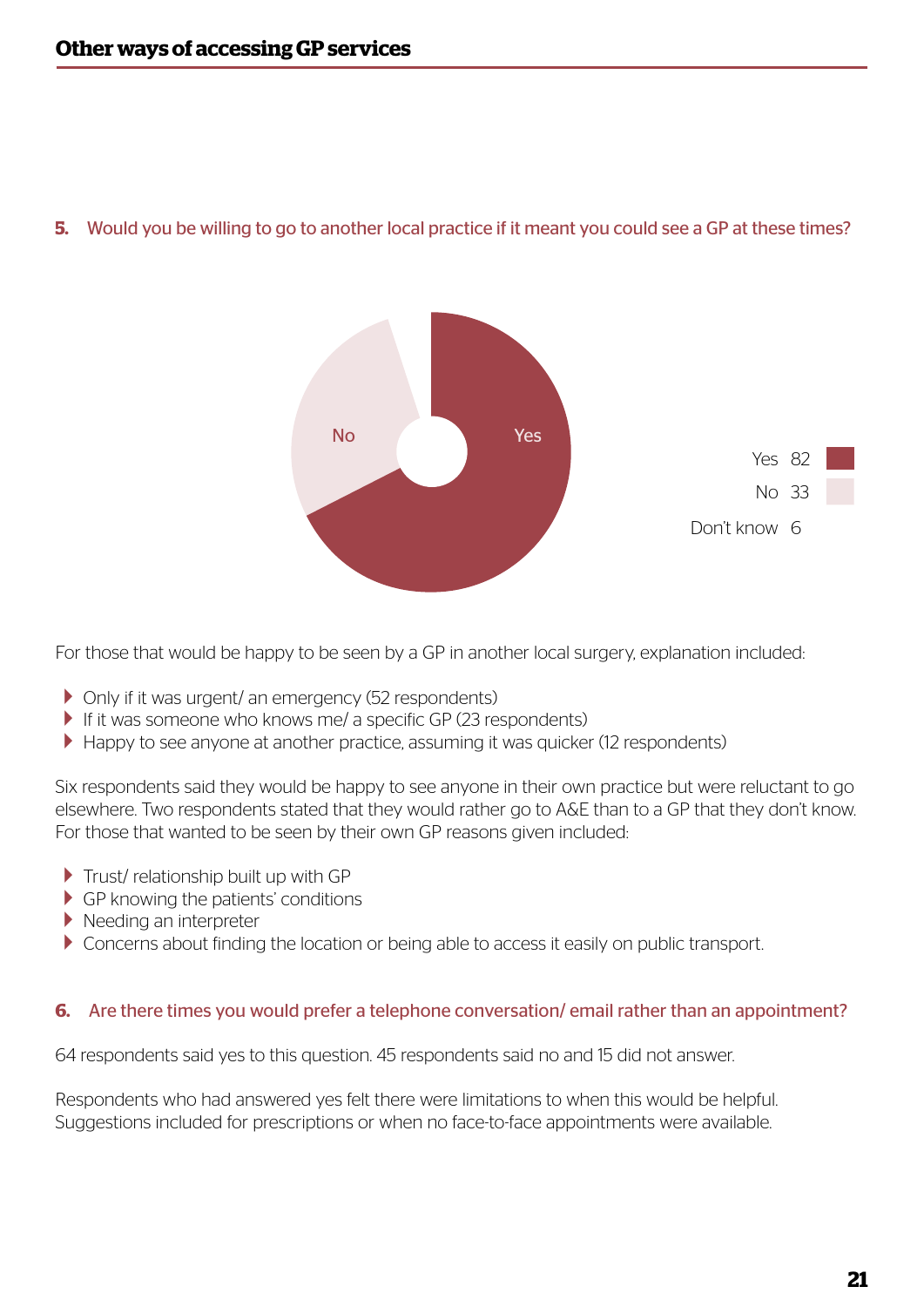Reasons for not preferring phone or email appointments included:

- $\blacktriangleright$  Hearing difficulties
- ▶ Concerns about how interpreting would be offered
- Feeling that a face-to-face appointment allowed the GP to check the patient more thoroughly
- $\blacktriangleright$  Some mentioned not having a computer for email contact

#### **7.** Have you had a really good experience of a health service in the last 12 months?



Hospitals, GP practices, and dentists were listed as examples of services, to make it clear that the scope of this question was not limited to primary care. What made services good?

Responsive/ good treatment (40 respondents)

'I saw one of the GP's in my practice because I was passing blood. I was given the appropriate medicine which worked well. I felt my GP dealt with my needs well.' Respondent 2

'My doctor calls me on my mobile phone and landline when he tries to contact me. He always keeps me updated because I am a carer for my mum, daughter and son.' Respondent 47

'The lady I care for has recently been in hospital for three weeks (last month). Despite her age, the doctors and nurses were very attentive to her medical needs. When she was admitted three weeks ago they tested her thoroughly even though she had had the same tests on a previous occasion, and they took more scans to check everything carefully.' Respondent 12

▶ Caring staff (35 respondents)

'I have a very good relationship with my GP. I feel that he hears me and listens. There is trust between us.' Respondent 7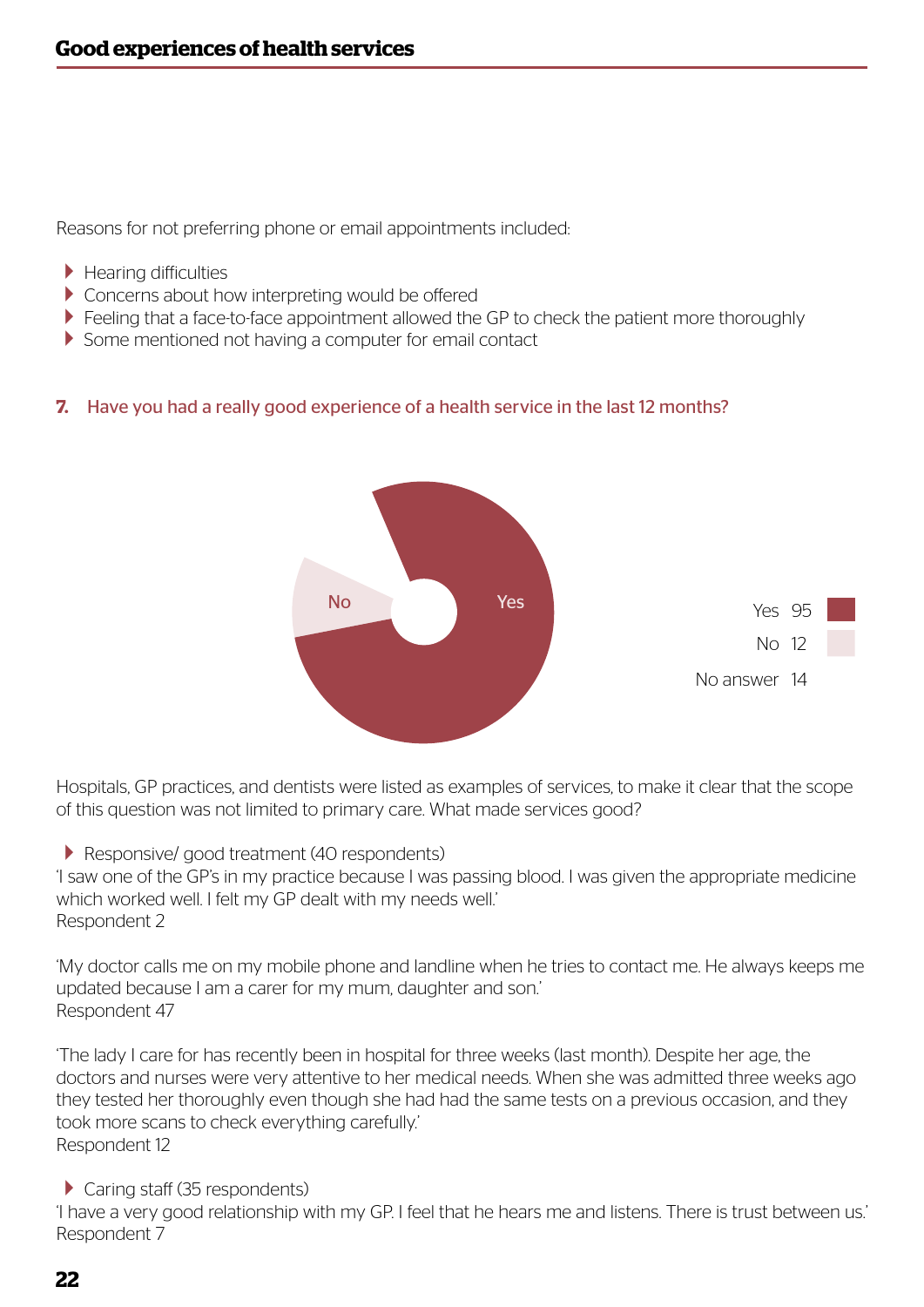- Accessible (5 respondents)
- $\triangleright$  Short waiting time (4 respondents)
- Information leaflets/ follow up information (3 respondents)
- Interpreting provided  $(2 \text{ respondents})$
- ▶ Nothing specific, but it was a positive experience (17 respondents)

'Although booking for my children is often difficult, the NHS service overall is good – when you get there, services are there.'

Respondent 42

### **8.** What services do you like?

- GP (52 respondents)
- Hospital (23 respondents)
- $\blacktriangleright$  Pharmacy (13 respondents)
- Dentist (10 respondents)

The walk-in centre (3), Sexual health clinic (2), out of hours GP (1), community health services (1) and optician (1) were also mentioned.

This question was similar to question 7. Both sets of responses had a lot in common. Mainly respondents liked services that treated them kindly and effectively, and were easy to access. There was also praise for services which offered interpreting.

'I like using the Ear, Nose and Throat hospital on Grays Inn Road. From making appointments through to being treated they are very good. I have had to wait for appointments sometimes but don't mind as I feel that I am in the very good hands of specialists there.' Respondent 6

'The Occupational Therapy department at the Whittington is thorough and helpful. The therapist very carefully organised all the equipment that my relative would need to be in place before she went home from hospital. Very useful things, such as the key box being put in place so that there would be no delay in the district nurses getting to see her. The occupational therapist put the whole plan in place so that everything was ready for her when she got home.' Respondent 12

'Currently I am in a treatment for my psychological state and my GP helped me with this process, therefore I can say that I like my GP.' Respondent 61

'I am happy with my GP it is the walk in clinic that is close to Angel the one at Richie Street. I am happy because they are always caring and helping me with the treatment and medication. Also they provide me with interpreter when i need it. They also have pharmacy inside. They are helpful as well. I am taking so many pills and injections as well because of my illness. I like them as a service.' Respondent 63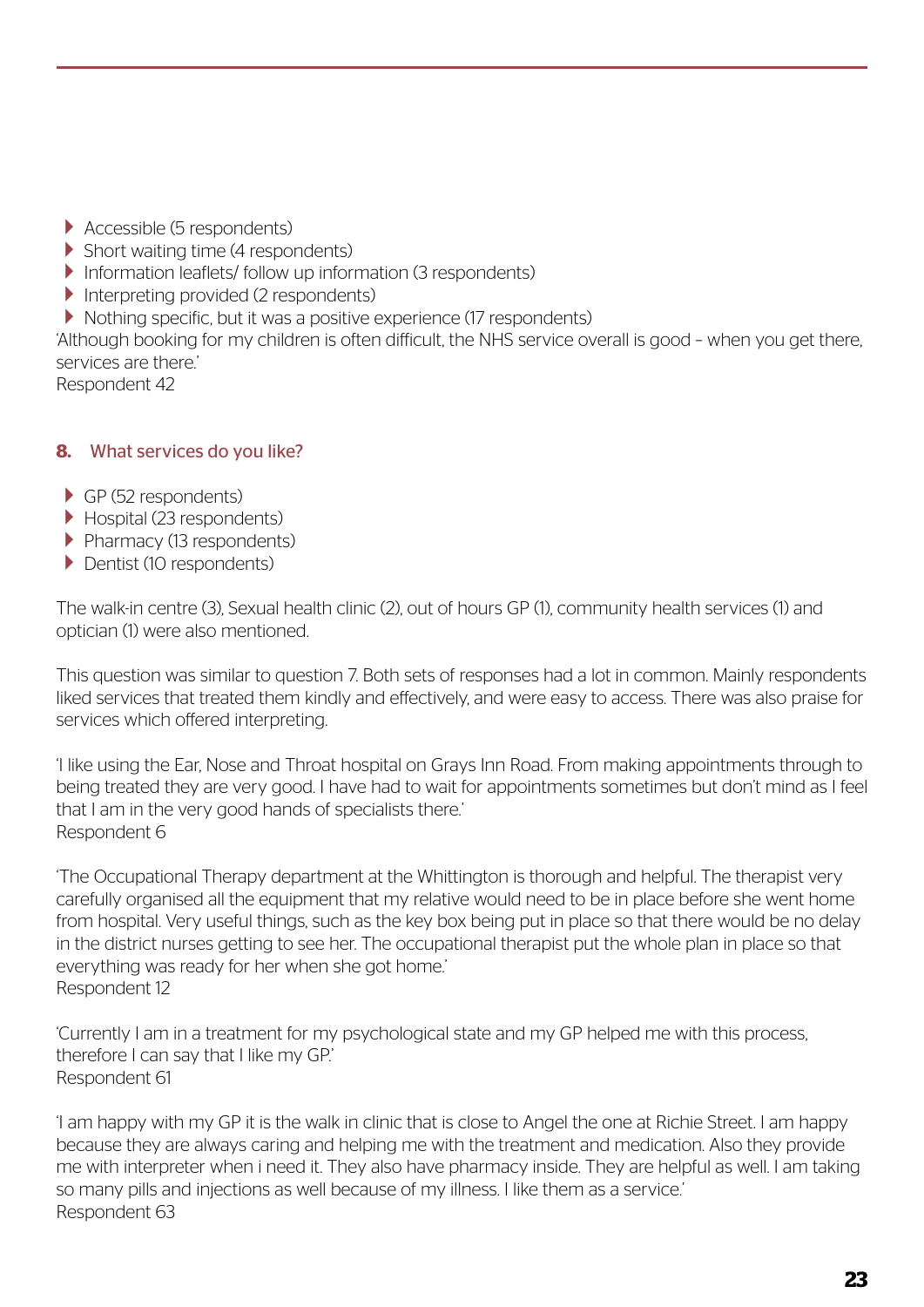## **' I have written a letter of complaint to the practice manager but they haven't done anything about it. My daughter is a very bright girl, she gets As in her exams, and she has got a really bad pain in her hip. They are now saying the pain is in her mind.'**

Respondent 39

#### **9.** Have you had a really bad experience of a health service in the last 12 months?



Individual respondents had both good and bad experiences of health services and they talked about both. For those that had had a bad experience, these related to the following services. We would expect dissatisfaction with GPs to be higher in this group as the focus of the session was on GP access, and more people use GP services than other healthcare services.

- GP (41 respondents)
- Hospital and community based (15 respondents)
- Dental (2 respondents)
- ▶ Emergency or Out of Hours (2 respondents)
- Not stated (1 respondent)

Issues that had negatively impacted on their experiences:

Services being unresponsive to their needs, or not following up with them (21 respondents)

'Cancelled an appointment without informing me.' Respondent 74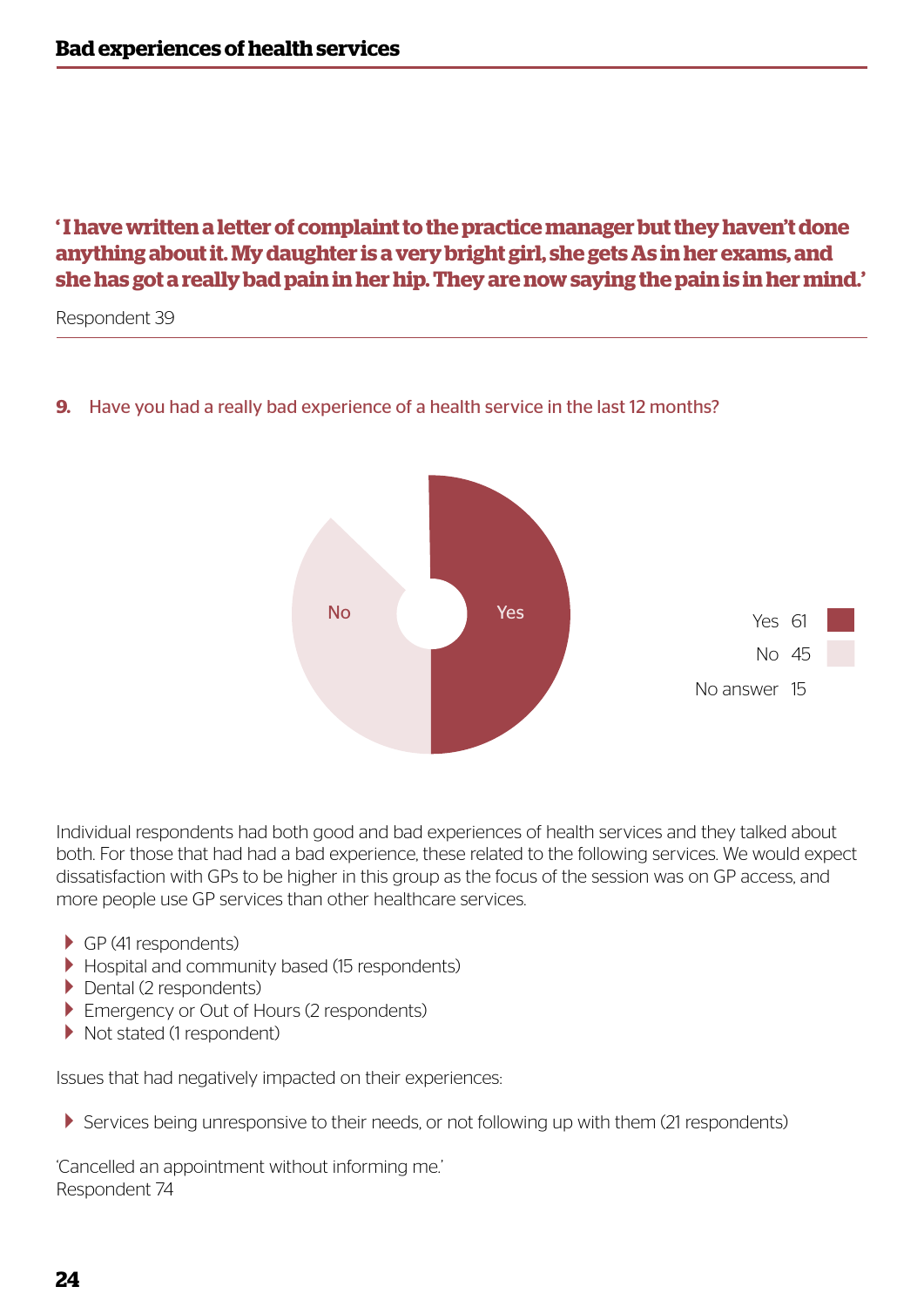'I have had a bad experience with my GP. I had a smell and discharge coming from my ear and asked my GP to send me to the hospital to have it properly checked. He refused, telling me that it was nothing. I ended up going to A&E because of the pain and they gave me a letter to give to my GP stating that he should refer me to hospital regarding this matter. When he eventually referred me to hospital I did, indeed, need an operation on it.' Respondent 6

Services being inaccessible, usually because of appointment procedures (15 respondents)

'As a mother I usually have problem making booking for my kids because there is always specific times to call for emergency and when you phone they tell you to phone back, then when you phone them back, they tell you it is fully booked. Usually booking is also after 3 weeks – you don't get an earlier time.' Respondent 42

'Dentists at Finsbury Park. I was given an appointment which I missed due to flu. I contacted my dentist to re-arrange for another appointment. It was not helpful at all as I was told that I am no longer in the register since I have missed one appointment.' Respondent 79

Staff not considering the patient's perspective (13 respondents)

'I went to my GP and asked to be seen by a doctor but reception refused as they said that I always complain of too many issues and I was spoken to rudely. They told me that the doctor has "normal" patients to see (implying I'm abnormal) this of course upset me very much.' Respondent 89

'Last week at the Whittington hospital the doctor who was examining me blurted out "you've got cancer" whilst he was examining me. My son was also in the room and this was very traumatic for both of us. The nurses did their best to calm me down and said we don't know for sure yet as the biopsy has not been done. The doctor said it should be removed quickly (I am booked in for biopsy next week). Although I appreciated he was trying to be honest and act swiftly to have me dealt with, his manner in giving this diagnosis was very shocking to me.' Respondent 2

▶ Long waiting times (9 respondents)

'I had an appointment with the GP, after two and a half hours I asked reception why the delay she responded by saying sorry I didn't register your name.' Respondent 84

▶ Lack of interpreting support (8 respondents)

'My interpreter doesn't speak the Sylheti language so it makes communication harder.' Respondent 55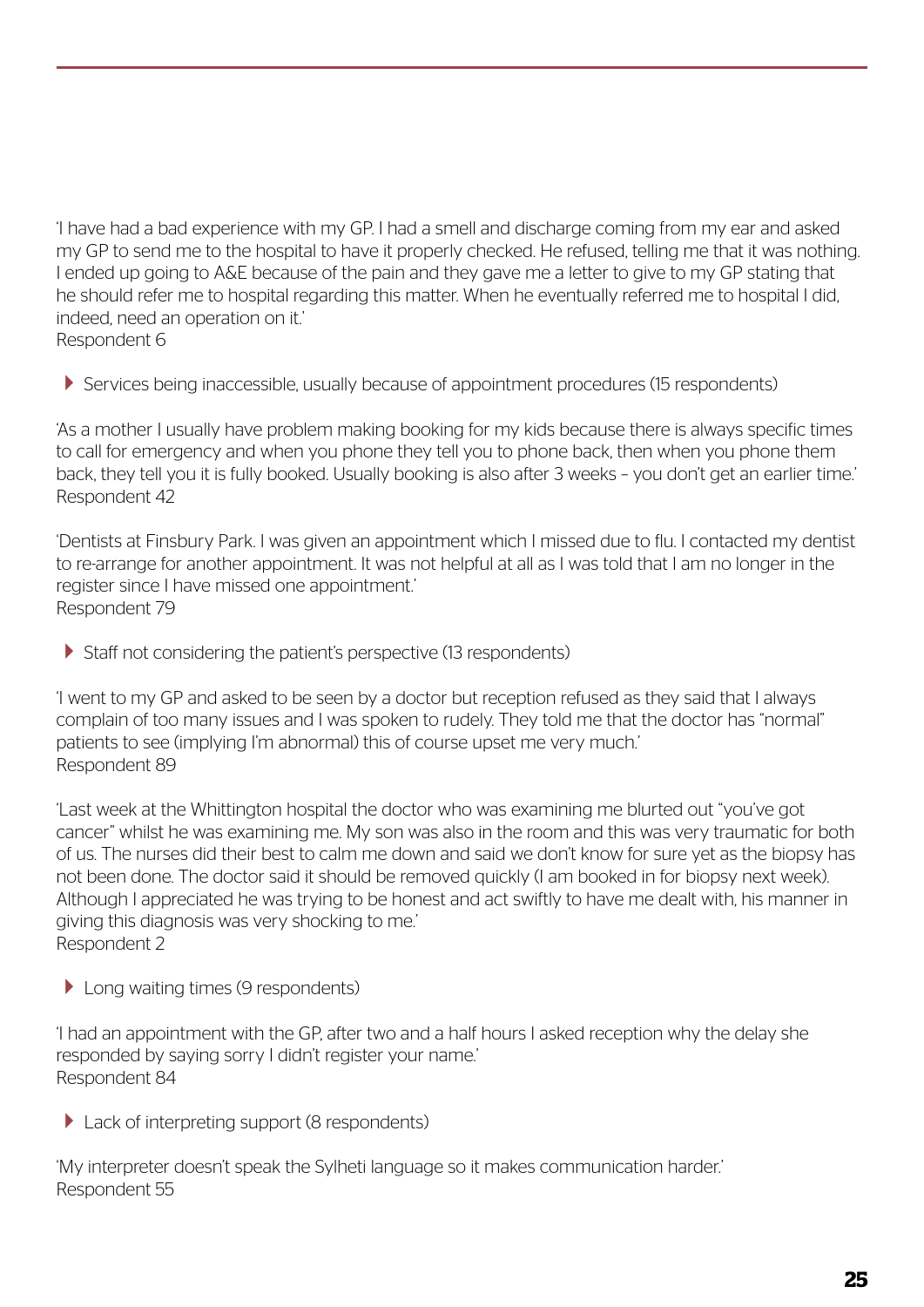## **Part three: Taking Care of your Health**

## **Staying healthy**

There is a move towards encouraging us all to stay healthy and manage our own health so that where possible we can avoid getting sick. Islington Clinical Commissioning Group is interested to learn what kind of services are most effective in helping us do that. For conditions which we cannot prevent, they are keen to know how best to encourage us to recognise the condition as early as possible so that we can manage it quickly and stop it from becoming worse.

We asked respondents about their concerns - about what makes it harder for them to stay healthy. We also asked them what they did already to stay healthy, and how local services can support them in this.

## **Who we spoke to**

The target group for this focus group was Islington residents who are currently using health services in Islington.

All 125 respondents were Islington residents. 38 respondents described themselves as having a disability and 85 described themselves as not having a disability (two did not respond). All participants were asked the same questions and where concerns were raised facilitators signposted the participants directly to the relevant service or to further support from Healthwatch Islington.

#### Sex of respondents

| Female | <b>Male</b> | i No answer | <b>Total</b> |
|--------|-------------|-------------|--------------|
|        | $\sim$      |             | 1つに          |

Respondents were predominantly female. Respondents were self-selecting. Some of the partner organisations in the consortium work only with women.

#### Age of respondents

| $ 0-18$                 | 18-24 | 25-49 | 50-64 | 65-79 | $80+$          | <b>Total</b> |
|-------------------------|-------|-------|-------|-------|----------------|--------------|
| $\curvearrowright$<br>◡ | ٮ     | 48    | 43    | 25    | $\overline{a}$ | $123*$       |

Most respondents were aged between 25 and 64 (91 respondents).

\*Two participants did not respond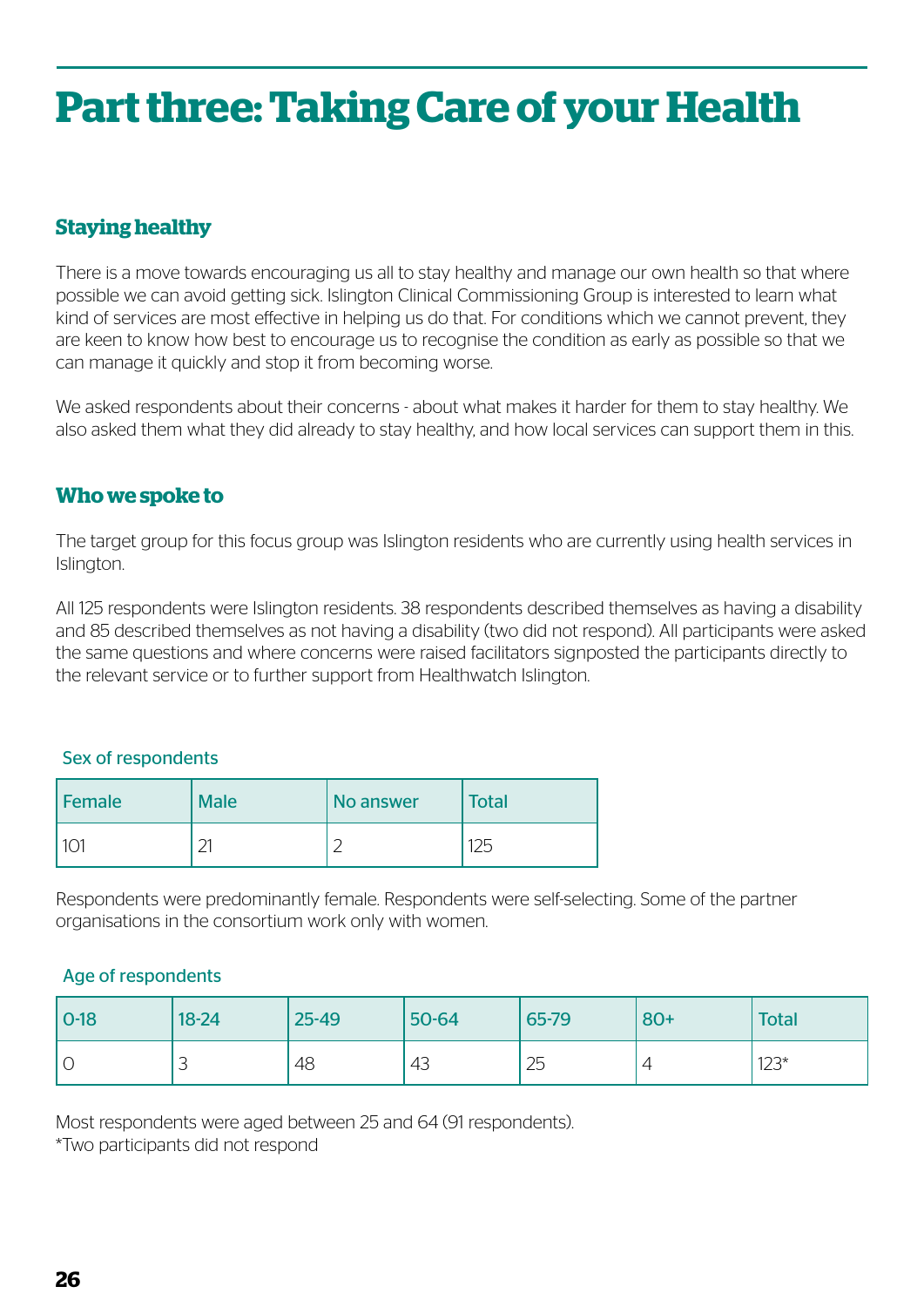## Ethnicity of respondents

| <b>Arab</b>                               | 16     |
|-------------------------------------------|--------|
| Asian or Asian British - Bangladeshi      | 10     |
| Asian or Asian British - Pakistani        | 1      |
| <b>Black or Black British - Eritrean</b>  | 20     |
| <b>Black or Black British - Somali</b>    | 17     |
| <b>Black or Black British - Other</b>     | 1      |
| <b>Latin American</b>                     | 14     |
| <b>White - British</b>                    | 6      |
| <b>White - Greek or Greek Cypriot</b>     | 14     |
| <b>White - Kurdish</b>                    | 10     |
| <b>White - Turkish or Turkish Cypriot</b> | 10     |
| <b>White - Irish</b>                      | 1      |
| <b>Mixed</b>                              | 1      |
| <b>Other</b>                              | 1      |
| <b>Total</b>                              | $122*$ |

Respondents described themselves as being from a broad range of ethnicities. \*Three participants did not respond.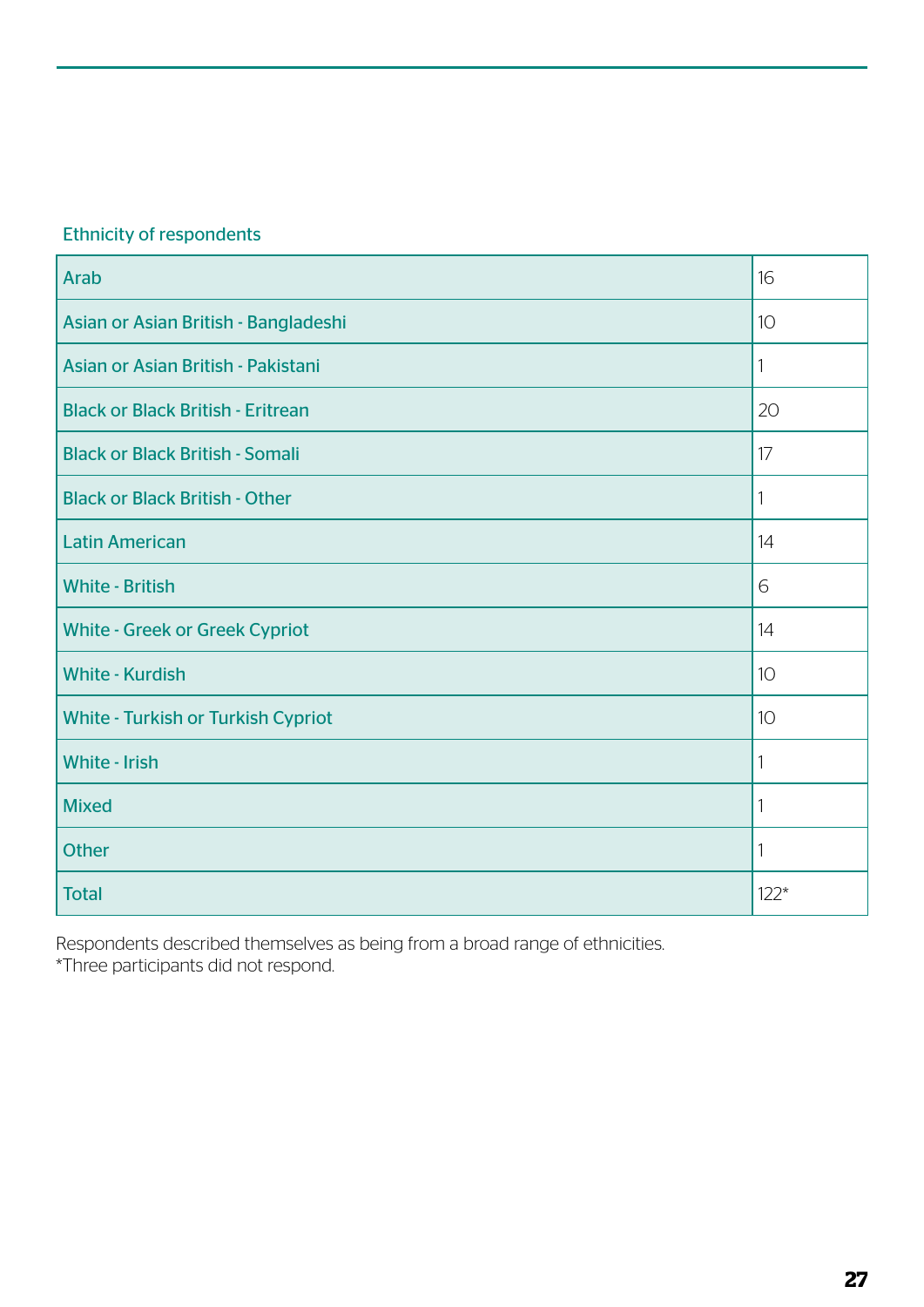## **' Being on benefits, food shopping is quite expensive for me but I manage just about. I generally feel the NHS has looked after me well. I suffer with rheumatism and I worry about getting flare ups if I cannot afford to heat my home up adequately. I worry about my heating bills. I have had some support towards these bills and I worry that I won't manage if I don't get the help in the future.'**

Respondent 2

#### **10.** What are you concerned about when you think about taking care of your health?

Respondents concerns were wide-ranging. Of 161 comments from 125 respondents the most common concerns raised were:



#### 10-1. Accessibility of services and information

Language was repeatedly raised as a barrier throughout the focus group sessions. Although many respondents may undertake ESOL (English for Speakers of Other Languages) classes this is not necessarily sufficient to give them access to information about their health or facilitate consultations with health care professionals.

#### 10-2. Personal circumstances.

Worries about limited personal finances were linked to a range of concerns about maintaining health. Some respondents felt that healthy living was not affordable. Eating healthily and undertaking exercise was seen as prohibitively expensive. In particular respondents talked about activities at local leisure centres being too expensive. Later in the report some respondents did refer to free activities that they took part in, either individually (such as walking) or through voluntary organisations (such as Yoga or Zumba).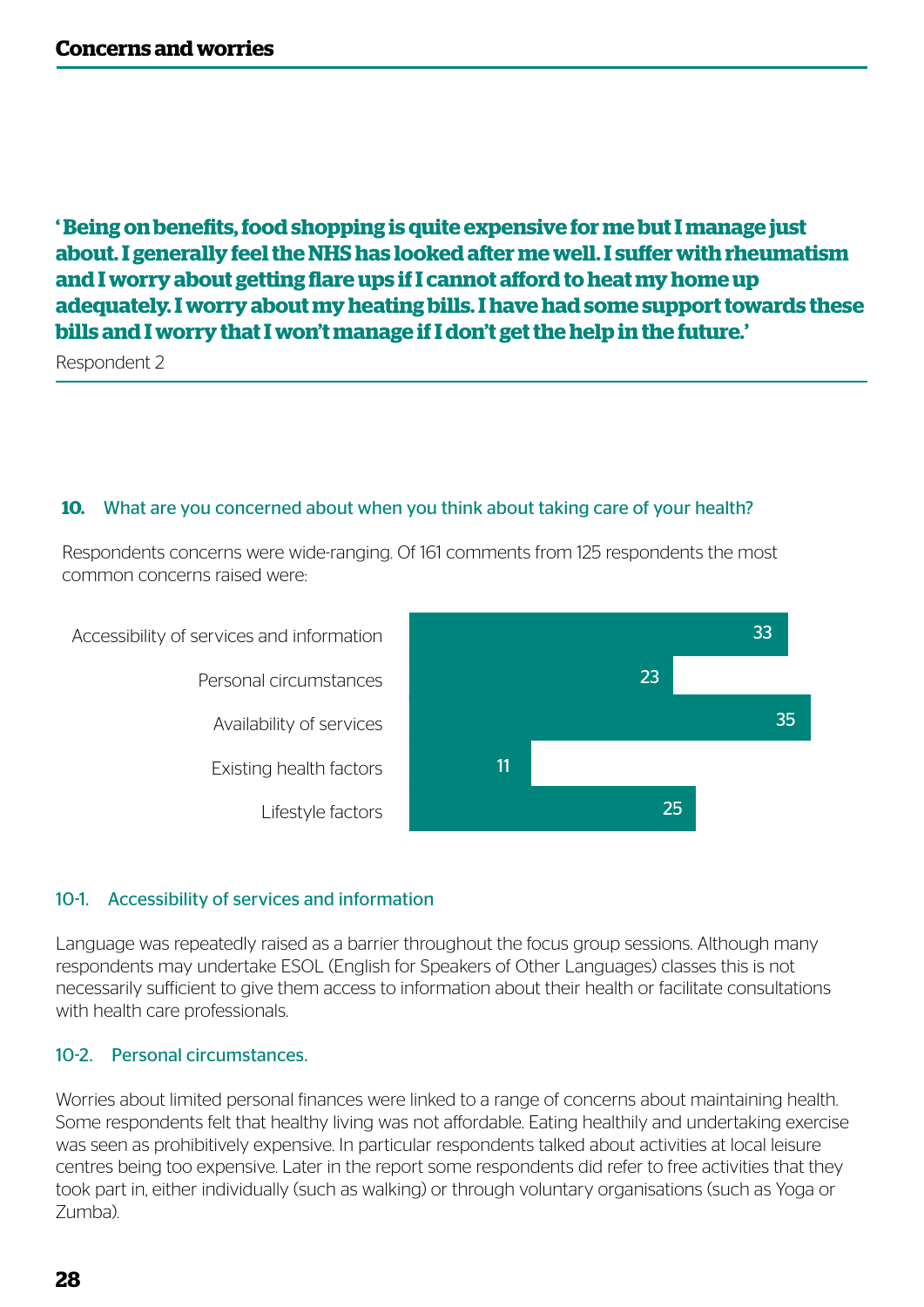'I don't have access to a good diet and vitamins, this is because of the lack of money and time.' Respondent 113

'I am a retired woman and my income is very limited. I am trying to eat healthy as much as I can but it is not enough to buy healthy food every time such as organic products. Around Islington close to my home there are lots of shops but the organic food is so expensive. I would like to do my shopping in the street market which has better food for better prices but in Islington I do not have any open market close to my home.'

Respondent 68

#### 10-3. Availability of services

Waiting times for services were repeatedly raised as a concern. Respondents felt that they had to wait too long to access services within primary care and that it was difficult to get referrals to secondary care. Concern about what the future holds for services was repeatedly mentioned. It is common knowledge that there is pressure on services due to central government budget reductions. Respondents were concerned about both statutory and voluntary services they found beneficial being reduced or stopped all together

'My GP has stopped me from feeling well by not dealing with me effectively. A while ago my lungs felt closed and this carried on for many years and I was not sent to hospital. I eventually insisted and was sent to UCH where I was sorted out. Because of the delay in sending me to hospital I suffered unnecessarily. I believe that if it was not for the UCH I would be housebound now. It still takes too long to get an appointment with the GP. For example it has taken me as long as 17 days to get an appointment.' Respondent 13

There was also a perceived lack of suitable exercise related services:

'Gyms in Islington is too pricey I can't afford it!' Respondent 50

'It would be so nice to exercise but we are not used to it. I am seeing English men and women running in the street but we cannot do like this. Once I went to physiotherapy and it was so nice for me. Maybe if like everyone said, there is gym option that my GP can help me I would love to use it.' Respondent 63

### 10-4. Existing health factors

Some respondents were experiencing multiple health-related issues and these impacted on each other. So for example, their arthritis may affect their mobility and in turn their weight. Their depression may affect their ability to exercise and this in turn made them become overweight, which made them self-conscious and more isolated. Others reported mobility, treatment or medication affecting their ability or motivation to take better care of themselves.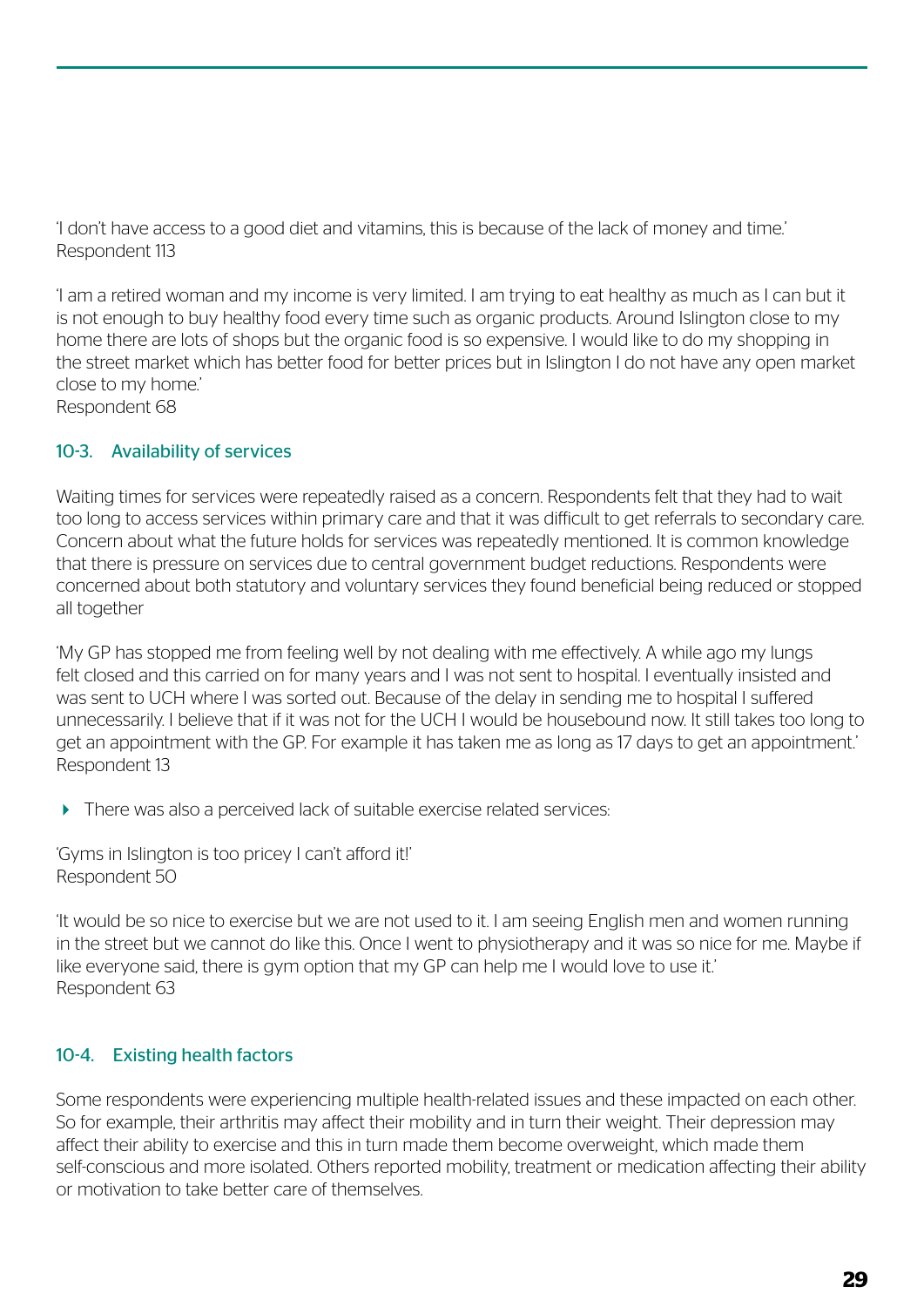#### 10-5. Lifestyle factors

For many respondents it was difficult to prioritise their health above other routine tasks such as caring for the family or managing long working hours. This made it difficult for them to exercise, relax and/ or prepare healthy meals.

'I can't stay as active as I would like firstly because I don't have time with my young family as well as taking care of my parents.' Respondent 55

Though some respondents did report solutions:

'I take care of my elderly parents so I spend a lot of time at home. I enjoy doing Zumba at home and try different exercises! I have an app which I use to help me.' Respondent 55

'I worry about getting older because I'm alone and I have not got anyone to look after me. If I get sick I don't know what I will do especially as services are cut more and more.' Respondent 8

'I moved to London 6 months ago, before this busy city I was living in Reading which is a small and relaxed town. After I moved to London I started to get worried and concern about my both psychological and physical health. Islington is so central which is good but also so busy and this is keeping my mind always working. I started to gain weight and feeling tired and alone every day. Since I am working also I am generally tired. This is making me concern about taking care of myself.' Respondent 69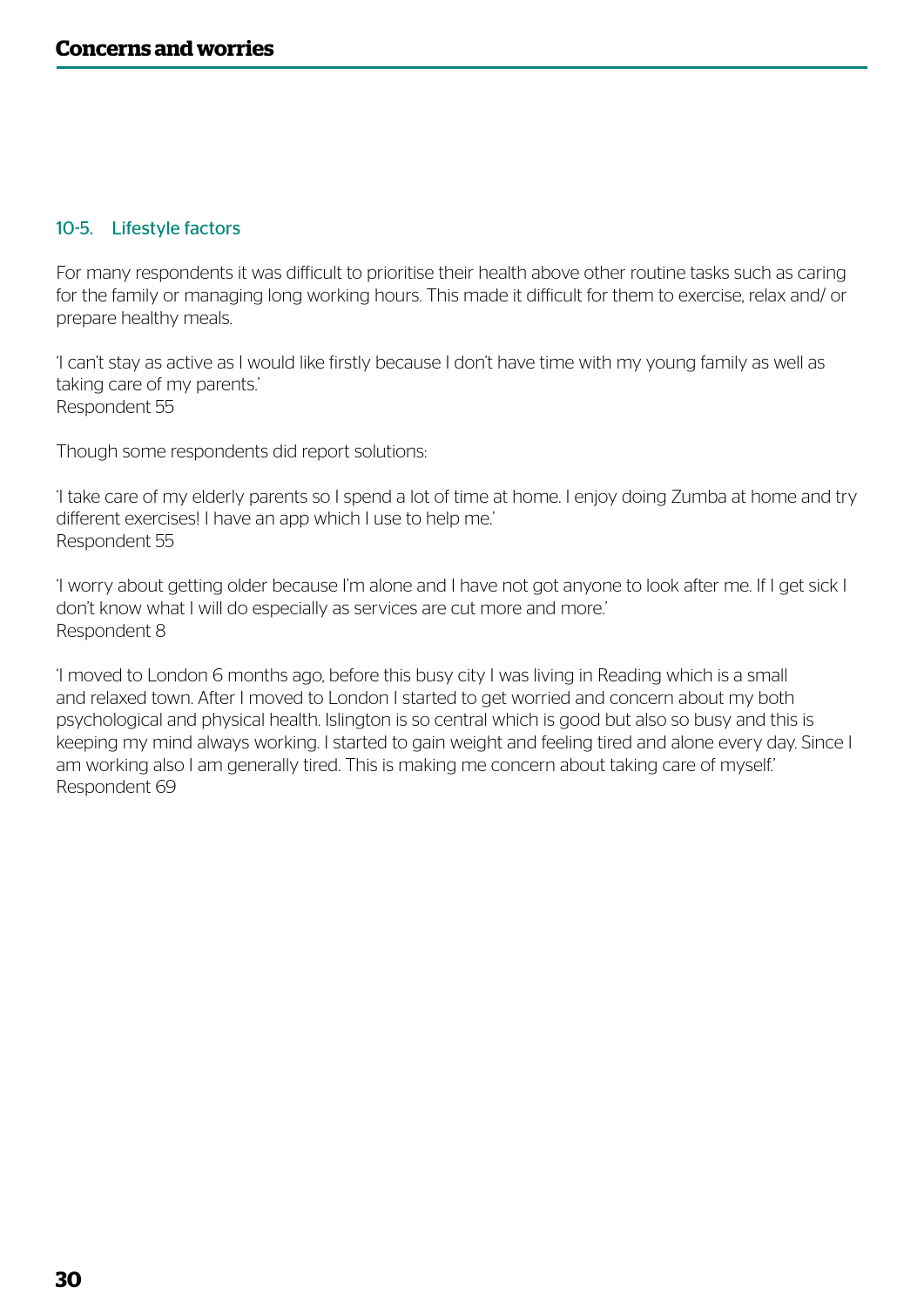## **'I exercise by walking and gardening although I am limited in what I can do due to my health. I attend whatever screening is offered although I am concerned that the screening we are offered is not as extensive as it could be. For example cervical screening is cut off too early in my opinion.'**

Respondent 6

#### **11.** What do you do to stay healthy and fit?

Respondents focused on what they could do themselves in their daily lives and using local health and care services as needed. Most talked about a mixture of steps that they took to stay healthy and fit. Many responses showed that respondents took mental and physical well-being in to consideration.

- $\triangleright$  Keeping active (89 responses) broken down as follows:
	- exercising independently and walking (73)
	- group activities in community organisations (10)
	- local gym (4)
	- exercise on prescription (2)
- Eating healthily (74 respondents)
- Using health services / following professional advice, including taking medication (32 respondents)

'I am always watching Turkish channels on the TV and there are some health-related programs. I confirmed the things that they are saying with my GP and I am trying to do those things. For instance, I never eat white bread and trying to be away from the "3" white things: salt, flour and sugar. Because it is true that sugar, salt and flour are enemy to our health. There are some exercise machines in the parks. I am going there to do some sports. Since I have asthma exercising out doors is helping me. I can really say that I am a person who takes care of herself.' Respondent 64

'I eat vegetables, I do exercise and attend healthy eating workshops for more information, advice and socialising.' Respondent 25

'I hardly do anything to stay healthy and fit. I do attend the [local community based organisation] exercise classes twice a week. I do this mainly to socialise with my friends.' Respondent 48

'I try to do exercises; I attend free yoga classes at [another local community based organisation]. I drink plenty of water. I try to prevent illnesses by eating healthy and look after myself. I try to identify what my body needs and avoid what is not good for me.' Respondent 123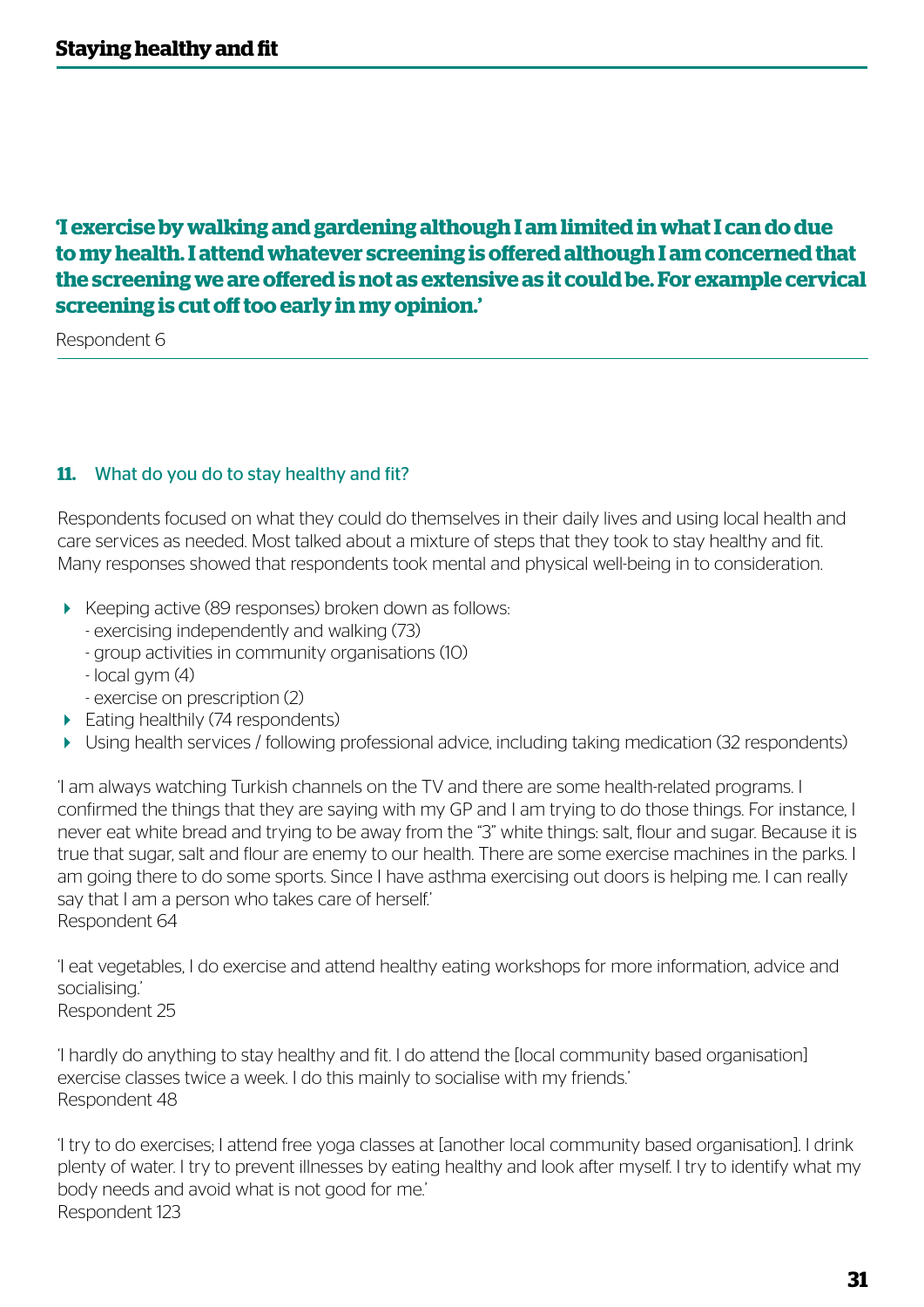**' My depression has stopped me from feeling well and healthy. I have had counselling in the past but do not think it would be readily available to me in the current climate. I take medication and this helps. I sometimes feel isolated but attending courses and sometimes volunteering at [community based organisations] that are friendly help me a lot. It gives me structure to my day and someone to talk to.'**

Respondent 2

#### **12.** What stops you from staying healthy and feeling good?

This question was similar to question 10 and drew some similar responses.

- Lack of accessible information (27 responses)
- Waiting time/ lack of access to statutory services (20 responses)
- $\triangleright$  Too many other commitments (15 responses, 8 of which related to family)
- Mental health condition (14 responses)
- **Lack of support from healthcare professionals (10 responses)**
- Lack of exercise (13) connected to not wanting to exercise alone, lack of women-only sessions (in one case a women-only swimming session with a male lifeguard) and financial restraints
- Diet (13 responses)
- Mobility/ physical health condition (12 responses)
- Money worries causing anxiety (7 responses)
- Three respondents also referenced the impact of their housing on their health.

'My housing situation definitely affects my health. The lack of sleep and the stress upset me a lot. Noise and disturbance such as moving furniture around, from the flat above me, disturbs me a lot. They disturb my sleep and I feel very unhappy about it. The harrassment makes me feel ill. I feel that it is not being dealt with by the authorities. I sometimes feel powerless about it. Respondent 3

'My chronic disease: high blood pressure, cholesterol keep me away from being active and taking care of myself.' Respondent 103

'I am a single mother and I find that I am always thinking about my life situation which makes me sad and anxious. I feel depressed due to not being able to provide for myself properly.' Respondent 94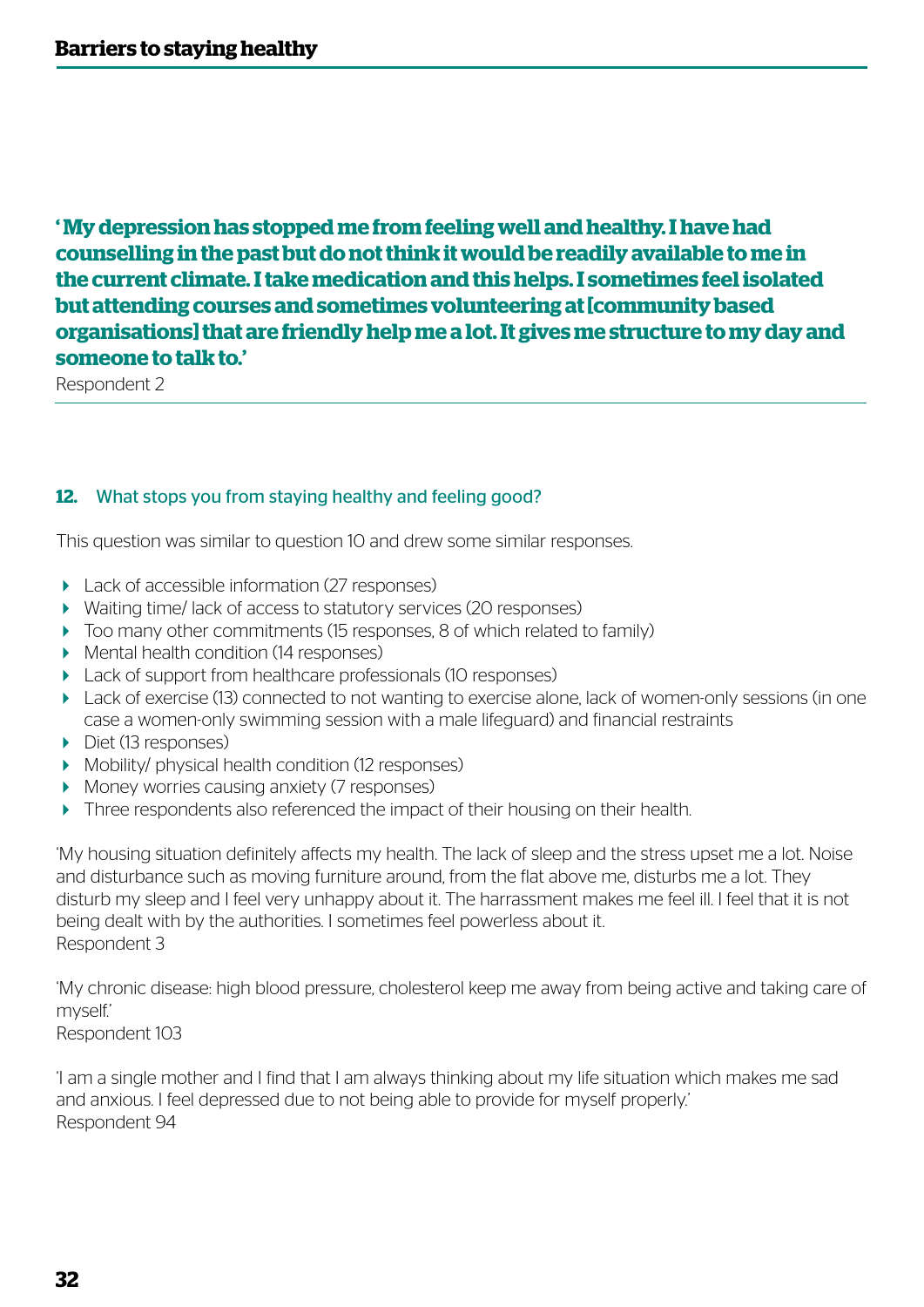## **'They can offer us better services in the better locations. I don't want to go a dirty gym which is close to my home or a really nice and clean one which is two buses away from my house. They should offer us middle solutions and it will encourage us to stay healthy.'**

Respondent 59

#### **13.** What sort of help do you need to stay healthy and feel good?



#### 13-1. Better access to statutory services, including interpreting

'Easy referrals to specialist or consultant.' Respondent 30

'Easy access to my GP. Short waiting time. Interpreting services which can be easily accessed. More advice on health issues.' Respondent 84

#### 13-2. Greater personal and community-based resources

'More awareness in regards to how to deal with daily worries.' Respondent 94

'For instance, walking groups or exercising groups in the parks in Islington to motivate people to have sport and since this group will be crowded it may be safe at nights as well.' Respondent 69

'More collaboration between GPs and gyms for better results.' Respondent 88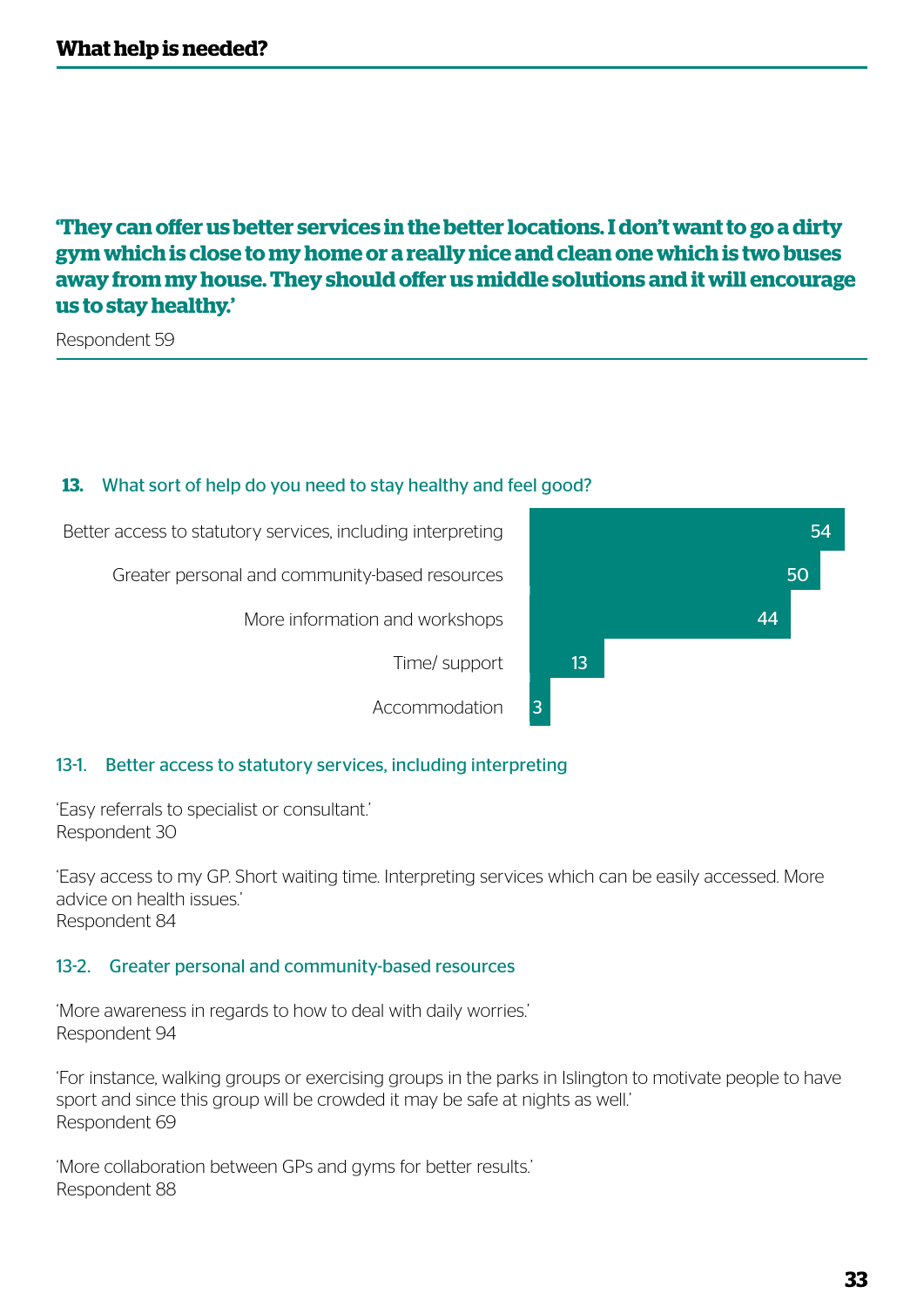#### 13-3. More information and workshops

'I would like more classes and sessions at Holloway Health but there may be cuts to this. I really enjoy the informative talks, such as the one they gave recently on asthma.' Respondent 13

One respondent was keen to stress the importance of getting the *right* information.

'Also, my GP gave me some information about healthy diet and I have some leaflets at home but to help us more they should give us better information. For example, in the leaflet that my GP gave me there is photo of broccoli and carrot. I know that they are healthy and I am using it when I am cooking. We are not children. I think everyone knows it [that they are healthy]. However, they should give better information like how to cook it or why or what it is helpful for.' Respondent 59

Some respondents suggested that access to their own medical records would help them better monitor their own health. Other comments suggested that patients are not always able to trust the decisions made by healthcare professionals.

'The help that they can offer us is a better service. For example, rather than always giving the cheapest medications they should give better ones. Also I wanted to have an operation because I have a mole in my face and also I am afraid if it will turn to cancer or not. But my doctor said that it is regarding to beauty and it is considering as esthetical operation and I have to pay, or dentistry as others said.' Respondent 62

'Flu injections are not helpful for everyone. They should explain that as well. I know it from myself because I am still receiving letter for it but I am not going.' Respondent 63

#### 13-4. Time/ support

In one group, several respondents talked about what support they need in order to be able to participate in exercise.

'I need more time, and a service where they can look after my baby while I exercise.' Respondent 46

'I need a service that can take care of my husband while I try to stay fit and exercise because I am his full-time carer.' Respondent 47

#### 13-5. Accommodation

Cost and quality of housing and heating were raised.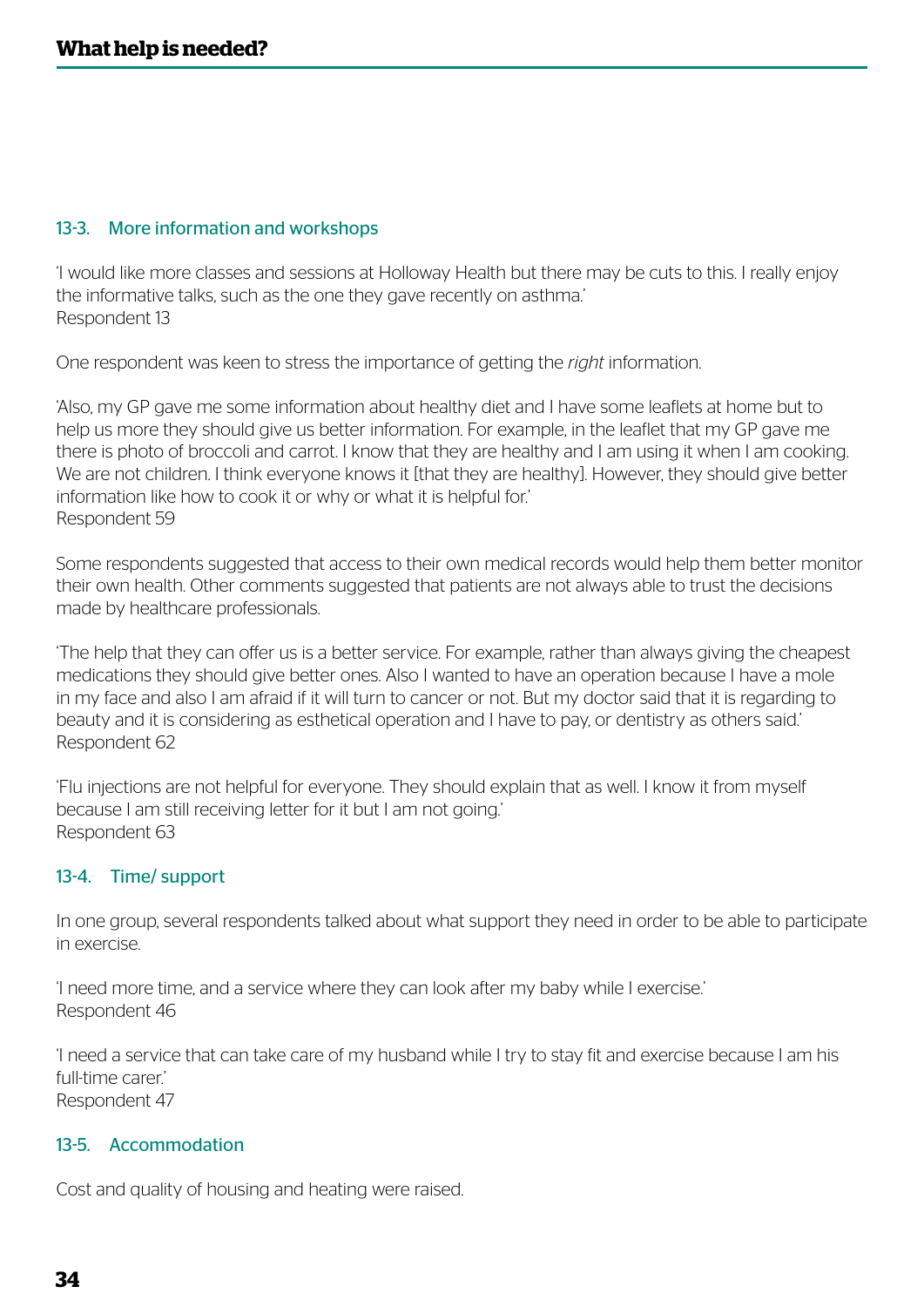#### **14.** What do you want from local services? What types of services do you think would best deliver this? Who/where do you think these will be best delivered?

As many respondents focussed on the need for better access to services they also felt that much of this improved access should be focussed on the statutory sector. However, when talking about receiving health and care information respondents generally felt that this could be done in a community setting. When discussing non-medical services, respondents identified existing community centres as the obvious places for these activities and highlighted that these centres contribute to their wider well-being. The need for longer opening hours of services was raised, and reference was made to affordability of activities. Information and advice being available in languages other than English was highlighted again.

'I would like local services to be supported and improved. The community centres in the borough are a lifeline to a lot of people as they are to me.' Respondent 3

'Interpreting services, shorter waiting time and easy access of health services. I want see scanning [testing] facilities in local centres.' Respondent 77

'GP to provide you information how to stay healthy and more health workshops and advices services in the local area will make great difference.' Respondent 26

'Information and raising awareness workshops and more GPs to support late evening and Saturday opening times for those working. Raising awareness workshops to local communities especially those English language is not their first.' Respondent 36

'As a carer I'm not well educated about mental health. The NHS need to provide more information regarding this matter and use local organisation to educate people on mental health.' Respondent 45

'Workshops based on how to identify early symptoms of cancer would be excellent because right now I don't know any symptoms!' Respondent 52

'If my local service can hold cooking workshops to teach us how we can cook our ethnic cuisine healthier it would benefit the whole community.' Respondent 55

'Last week I found out a centre that has yoga classes for really good prices. Now I am thinking about going there for support my wellbeing. Before I saw it by luck, I was not aware of it. It would be so nice if a department in GP or any other local service prepare some flyers or a newspaper for the activities in the borough. It can help the residents to reach that kind of activities around the borough.' Respondent 69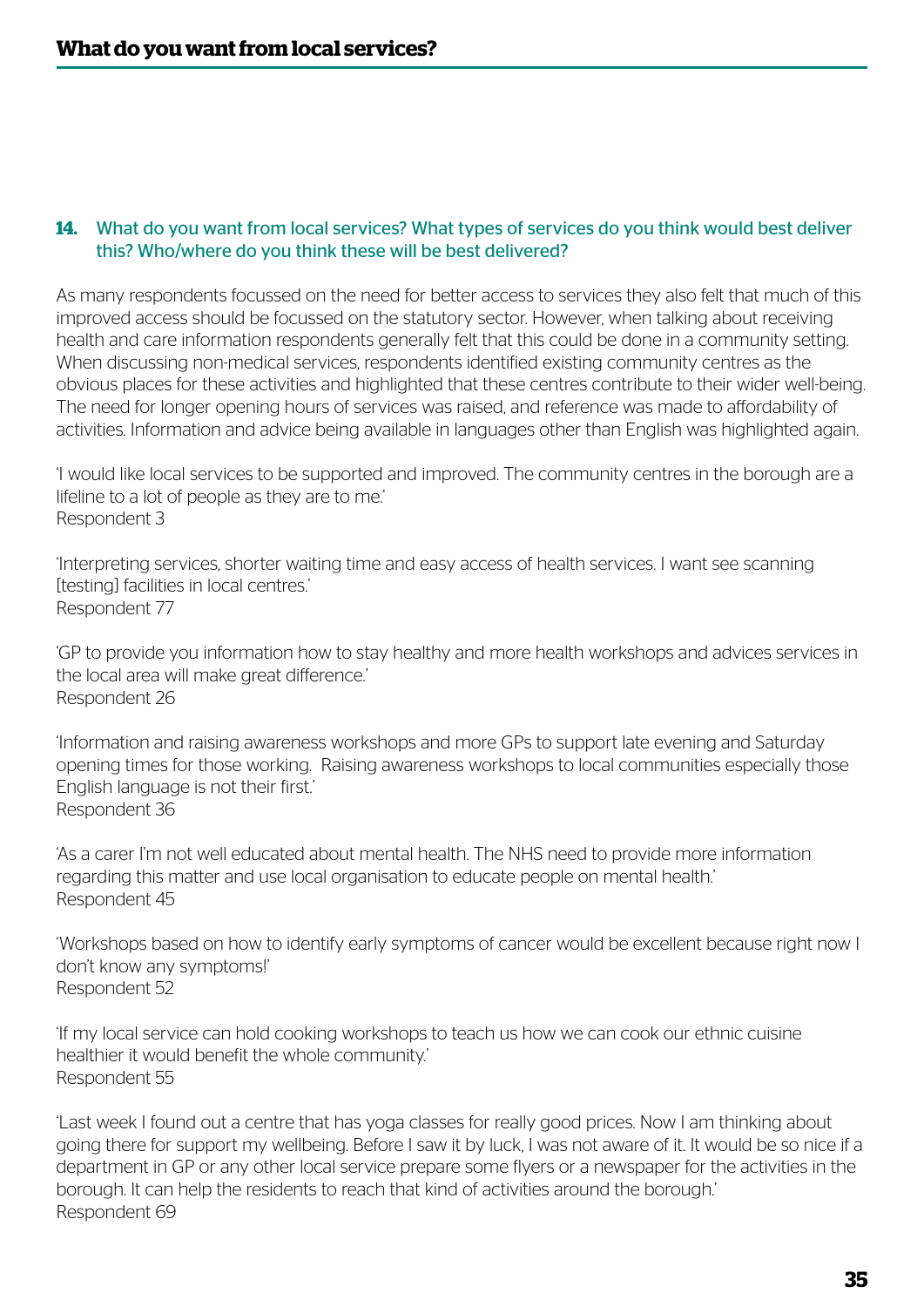## **Priorities**

**'The most important thing is providing a good level of information about health services. They can make some seminars and this could even be mandatory. However, because of the language difficulties it would be so good if they can have some native speakers for other ethnicities and languages as well. I understand that they cannot offer services in Turkish, this is normal. However, interpreters' knowledge and the number of them is not enough for all these people. Personally I know English but I know from other people that they had lots of problems regarding language difficulties.'**

Respondent 178

#### **15.** What is the most important thing for you (or the person you are caring for) about health services in Islington?

This question was asked in both the second and the third series of focus groups and the responses are brought together here. This question was asked across 18 focus groups including 246 people. 305 suggestions were made in total. Many responses related to primary care, which may be because the question was asked in the focus groups that were looking specifically at primary care and self care.

Comments made repeat many of the themes that have already been raised in this report:

- ▶ Better access to GP-based services (111)
	- Better availability of appointments with GP (33)
	- Referring patients when needed (16)
	- More empathy (13)
	- Offering a wider range of services from GP practice (11)
	- Spending more time with the patient (8)
	- More walk-in centres (6)
	- other issues raised included support to make informed hospital choices, longer opening hours, better equipped GP practices. It is worth mentioning that question 15 was asked in the focus groups on GP appointments and on self-care, which may be why so many responses related to primary care.
- More preventative services (50)
	- More screening and awareness raising in the broadest sense (29)
	- More information and workshops to be available through community-based organisations (21)
- Access to interpreting (32)
- ▶ Reducing waits for appointments generally service not specified (19)
- More support for people with mental health needs (15) Dementia was mentioned specifically in several cases, but most respondents referred to general mental health and well-being.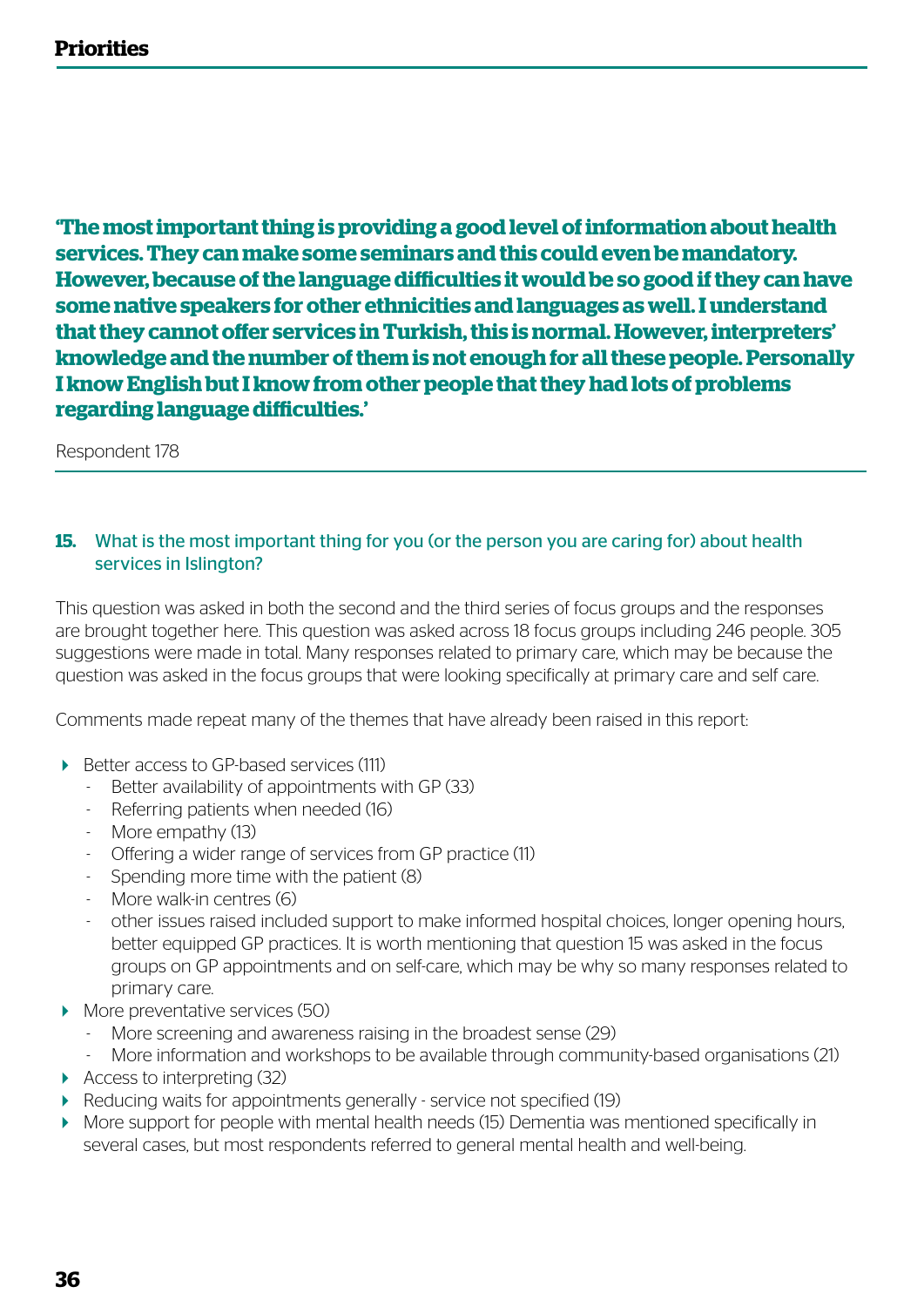## **Recommendations**

#### **Identifying patient need**

Support healthcare professionals and frontline staff to be sensitive to the needs of patients by:

- a) Being aware of the range of factors that could affect patient choice and allow time to discuss these with patients rather than make assumptions,
- b) Being aware of the needs of immigrant communities and the barriers they may face in accessing services,
- c) Be aware of the changing healthcare pathways and services available to their patients,
- d) Making patients aware of their right to choose and the choices available (at the point of referral),
- e) Supporting patients with language needs by working with interpreters and ensuring appointment systems are flexible. Where weekly drop in clinics with language support are provided, this should not mean that there is less equitable access to services on other days of the week.

#### **Enabling patients to ask for what they need**

Clear information about statutory healthcare services should be provided in community settings in community languages. It should highlight:

**2**

**1**

- a) What is available,
	- b) Emphasise how the quality of services is assured (particularly as hospitalbased services move out in to the community),
	- c) Availability of interpreting services.

#### **Placing services near people**

**3**

Continue to explore opportunities for delivering more statutory services within a community-based setting, ensuring that community-based services record and act upon people's access and communication needs, including translation and interpreting as appropriate.

continued overleaf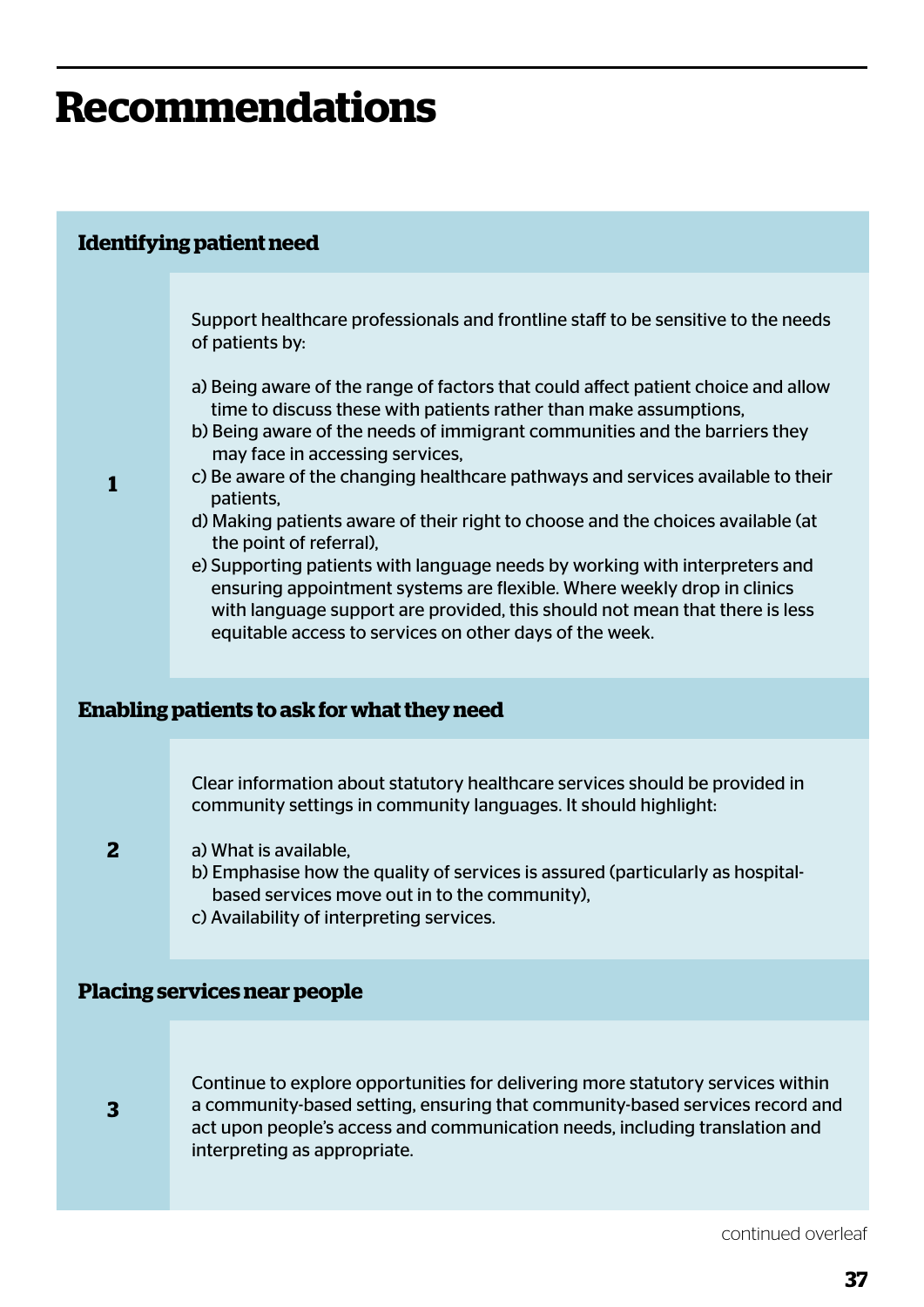| Placing services near people (continued) |                                                                                                                                                                                                                  |
|------------------------------------------|------------------------------------------------------------------------------------------------------------------------------------------------------------------------------------------------------------------|
| 4                                        | Ensure that any extended hours GP provision is well publicised (once the<br>outcome of the pilot is determined) and offers the same access to interpreting as<br>in regular practices at standard opening times. |
| <b>Measuring quality</b>                 |                                                                                                                                                                                                                  |
| 5                                        | Ensure that there are systems in place for gathering feedback on interpreting<br>services.                                                                                                                       |
| 6                                        | Continue to work with providers to monitor complaints and encourage<br>accessible complaints processes.                                                                                                          |
| <b>Referrals to specialists</b>          |                                                                                                                                                                                                                  |
| 7                                        | Explore with local partners the issue of obtaining referrals. There are cases where<br>patients who need a referral are not given one, and we should consider how this<br>is addressed.                          |